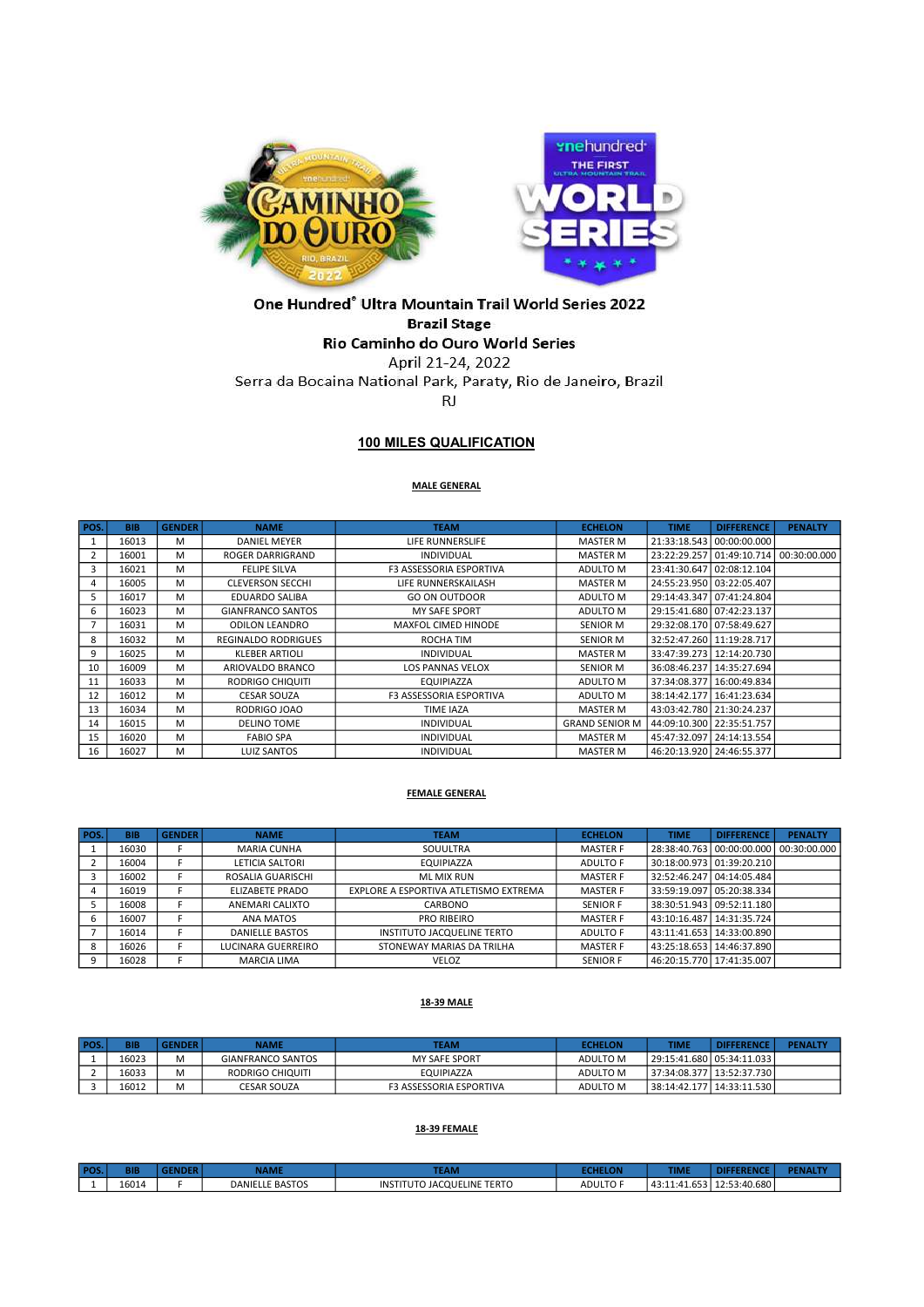#### 40-49 MALE

| <b>POS</b> | <b>BIB</b> | <b>GENDER</b> | <b>NAME</b>      | <b>TEAM</b>      | <b>ECHELON</b> | TIME | <b>DIFFERENCE</b>           | <b>PENALTY</b> |
|------------|------------|---------------|------------------|------------------|----------------|------|-----------------------------|----------------|
|            | 16025      | M             | KLEBER ARTIOLI   | INDIVIDUAL       | MASTER M       |      | 33:47:39.273   12:14:20.730 |                |
|            | 16034      | M             | RODRIGO JOAO     | <b>TIME IAZA</b> | MASTER M       |      | 43:03:42.780   21:30:24.237 |                |
|            | 16020      | M             | <b>FABIO SPA</b> | INDIVIDUAL       | MASTER M       |      | 45:47:32.097   24:14:13.554 |                |
|            | 16027      | M             | LUIZ SANTOS      | INDIVIDUAL       | MASTER M       |      | 46:20:13.920 24:46:55.377   |                |

#### 40-49 FEMALE

| <b>POS</b> | BIB   | ÆR | <b>NAME</b>        | <b>TEAM</b>               | FCHELON         | TIME         | <b>DIFFERENCE</b> | <b>PENALTY</b> |
|------------|-------|----|--------------------|---------------------------|-----------------|--------------|-------------------|----------------|
|            | 16007 |    | <b>ANA MATOS</b>   | <b>PRO RIBEIRO</b>        | MASTER F        | 43:10:16.487 | 14:31:35.724      |                |
|            | 16026 |    | LUCINARA GUERREIRO | STONEWAY MARIAS DA TRILHA | <b>MASTER F</b> | 43:25:18.653 | 14:46:37.890      |                |

#### 50-59 MALE

| POS. | <b>BIB</b> | <b>GENDER</b>        | NAME                       | <b>TEAM</b>         | <b>ECHELON</b>  | TIME | <b>DIFFERENCE</b>               | <b>PENALTY</b> |
|------|------------|----------------------|----------------------------|---------------------|-----------------|------|---------------------------------|----------------|
|      | 16031      | . .                  | ODILON LEANDRO             | MAXFOL CIMED HINODE | <b>SENIOR M</b> |      | 29:32:08.170   00:00:00.000     |                |
|      | 16032      | . .                  | <b>REGINALDO RODRIGUES</b> | ROCHA TIM           | <b>SENIOR M</b> |      | l 32:52:47.260 l 03:20:39.090 l |                |
|      | 16009      | $\ddot{\phantom{a}}$ | ARIOVALDO BRANCO           | LOS PANNAS VELOX    | <b>SENIOR M</b> |      | 36:08:46.237   06:36:38.067     |                |

## 50-59 FEMALE

| <b>POS</b> | BIB   | <b>NAME</b>        | <b>TEAM</b> | <b>CALLELAN</b> | <b>TIME</b>  | ЛF                                        | <b>DEMI</b> |
|------------|-------|--------------------|-------------|-----------------|--------------|-------------------------------------------|-------------|
|            | 16028 | <b>MARCIA LIMA</b> | VELOZ       | <b>SENIOR F</b> | 46:20:15.770 | .11.49.23827<br>49.23.827<br>$\mathbf{u}$ |             |

#### +60 MALE

| <b>POS</b> | <b>BIE</b> |            | <b>CARACTER</b><br><b>AML</b> | <b>The Alaska</b><br><b>TEAL</b> |                    | TIMI                      |              |  |
|------------|------------|------------|-------------------------------|----------------------------------|--------------------|---------------------------|--------------|--|
|            | 16015      | <b>IVI</b> | <b>DELINO TOME</b>            | <b>INDIVIDUAL</b>                | GRAND<br>`SENIOR M | 44:09<br>:10.300<br>.1.10 | 00:00:00.000 |  |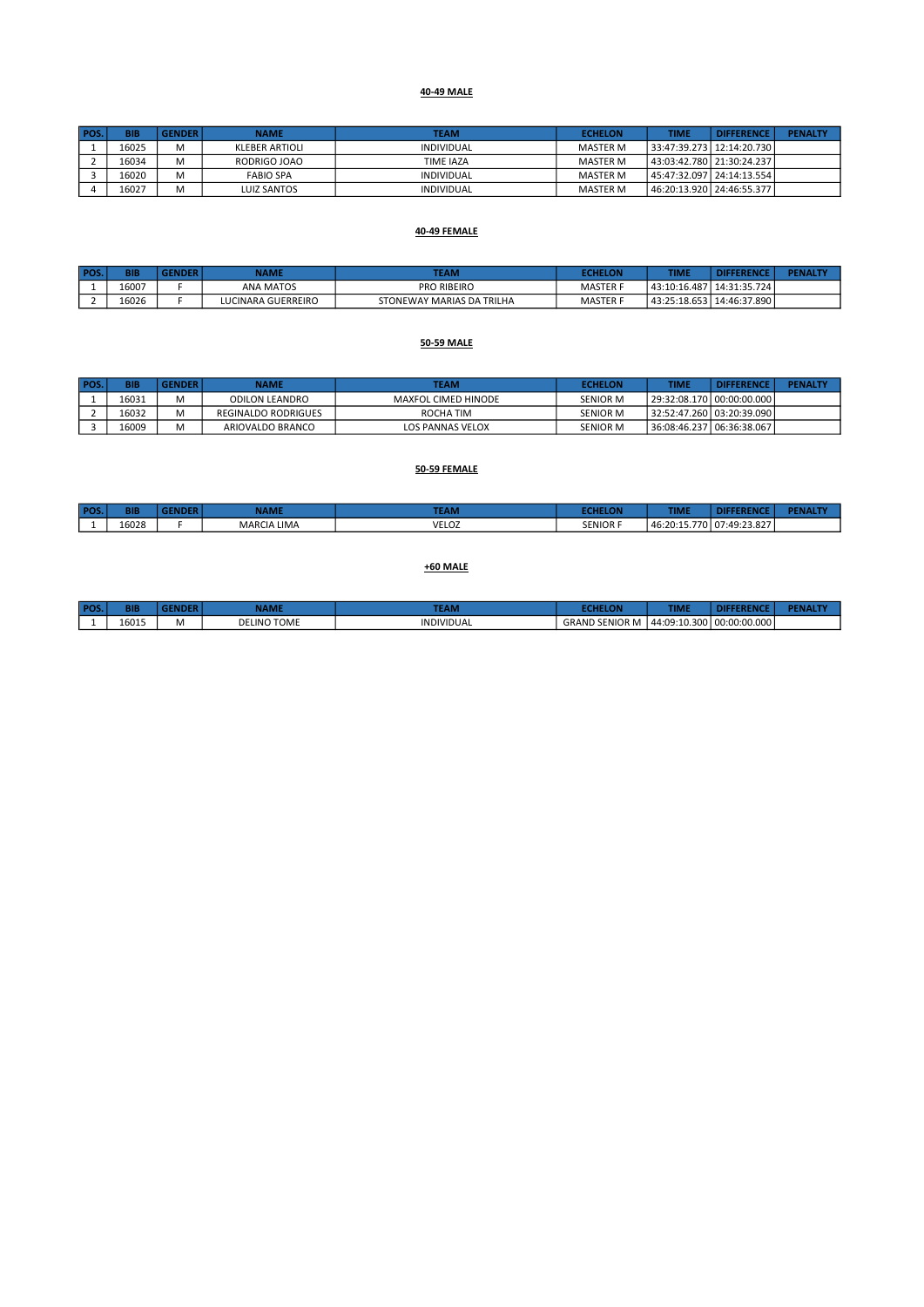## MALE KING OF THE HILL

| <b>POS</b> | BIB   | <b>GENDER</b> | NAME                    | <b>TEAM</b>             | <b>ECHELON</b>  | TIME        | <b>DIFFERENCE</b> | <b>PENALTY</b> |
|------------|-------|---------------|-------------------------|-------------------------|-----------------|-------------|-------------------|----------------|
|            | 16005 | M             | <b>CLEVERSON SECCHI</b> | LIFE RUNNERSKAILASH     | <b>MASTER M</b> | 2:33:36.217 |                   |                |
|            | 16013 | M             | <b>DANIEL MEYER</b>     | LIFE RUNNERSLIFE        | MASTER M        | 2:33:37.217 |                   |                |
|            | 16016 | M             | <b>CELIO ROSA</b>       | <b>LIFE RUNNERSLIFE</b> | <b>MASTER M</b> | 2:33:39.097 |                   |                |

#### FEMALE KING OF THE HILL

| POS. | <b>BIB</b> | <b>GENDER</b> | NAME               | <b>TEAM</b>       | <b>ECHELON</b>  | TIME         | <b>DIFFERENCE</b> | <b>PENALTY</b> |
|------|------------|---------------|--------------------|-------------------|-----------------|--------------|-------------------|----------------|
|      | 16004      |               | LETICIA SALTORI    | <b>EQUIPIAZZA</b> | <b>ADULTO F</b> | 02:46:31.080 |                   |                |
|      | 16030      |               | <b>MARIA CUNHA</b> | SOUULTRA          | <b>MASTER F</b> | 03:00:57.613 |                   |                |
|      | 16008      |               | ANEMARI CALIXTO    | CARBONO           | <b>SENIOR F</b> | 03:40:37.437 |                   |                |

#### MALE MOUNTAIN GOAT

| POS. | <b>BIB</b> | <b>GENDER</b> | NAME                    | <b>TEAM</b>         | <b>ECHELON</b>  | <b>TIME</b> | <b>DIFFERENCE</b> | <b>PENALTY</b> |
|------|------------|---------------|-------------------------|---------------------|-----------------|-------------|-------------------|----------------|
|      | 16013      |               | <b>DANIEL MEYER</b>     | LIFE RUNNERSLIFE    | <b>MASTER M</b> | 1:36:00.000 |                   |                |
|      | 16005      |               | <b>CLEVERSON SECCHI</b> | LIFE RUNNERSKAILASH | <b>MASTER M</b> | 1:45:00.000 |                   |                |
|      | 16001      | ۸۸            | ROGER DARRIGRAND        | <b>INDIVIDUAL</b>   | <b>MASTER M</b> | 1:58:00.000 |                   |                |

#### FEMALE MOUNTAIN GOAT

| <b>POS</b> | <b>BIB</b> | <b>GENDER</b> | <b>NAME</b>       | <b>TEAM</b> | <b>ECHELON</b>  | <b>TIME</b> | <b>DIFFERENCE</b> | <b>PENALTY</b> |
|------------|------------|---------------|-------------------|-------------|-----------------|-------------|-------------------|----------------|
|            | 16030      |               | MARIA CUNHA       | SOUULTRA    | <b>MASTER F</b> | 2:14:00.000 |                   |                |
|            | 16004      |               | LETICIA SALTORI   | EQUIPIAZZA  | ADULTO F        | 3:40:00.000 |                   |                |
|            | 16002      |               | ROSALIA GUARISCHI | ML MIX RUN  | <b>MASTER F</b> | 3:56:00.000 |                   |                |
|            |            |               |                   |             |                 |             |                   |                |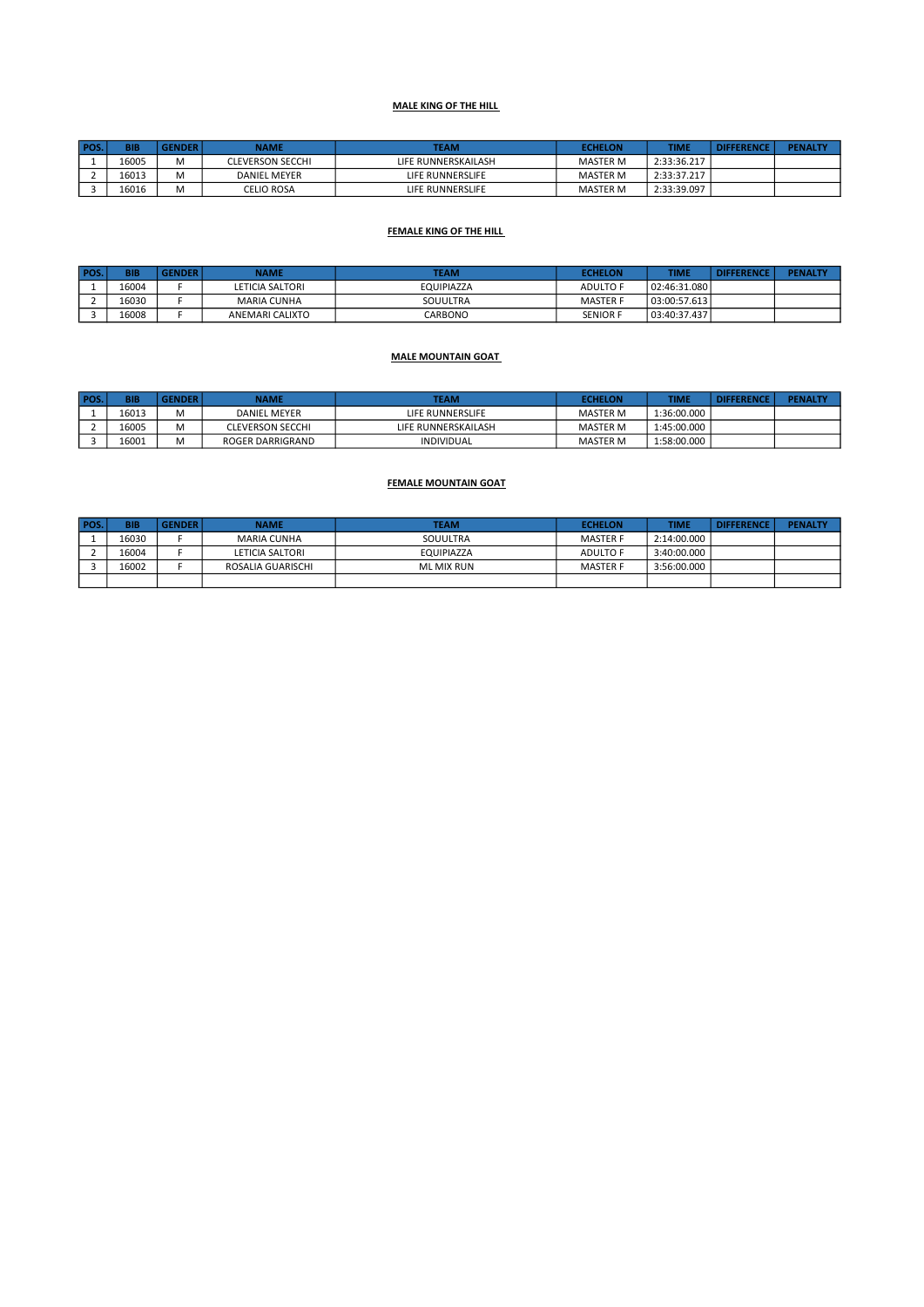## CLASSIFICAÇÃO 100 KM

## MALE GENERAL

| POS. | <b>BIB</b> | <b>GENDER</b> | <b>NAME</b>              | <b>TEAM</b>                      | <b>ECHELON</b>  | <b>TIME</b> | <b>DIFFERENCE</b>           | <b>PENALTY</b> |
|------|------------|---------------|--------------------------|----------------------------------|-----------------|-------------|-----------------------------|----------------|
|      | 10023      | M             | <b>JEFERSON DIAS</b>     | MXP DO ASFALTO A MONTANHA        | <b>MASTER M</b> |             | 14:49:28.813 00:00:00.000   |                |
| 2    | 10026      | M             | <b>KLEITON LUCATELLI</b> | ALFARUN                          | ADULTO M        |             | 15:05:05.543 00:15:36.730   |                |
| 3    | 10019      | M             | <b>EDERSON LOPES</b>     | <b>I RUN TRAIL</b>               | ADULTO M        |             | 15:33:53.740 00:44:24.927   |                |
| 4    | 10020      | M             | <b>ELSON GRACIOLI</b>    | <b>ELSON GRACIOLI MARATHON</b>   | <b>MASTER M</b> |             | 15:35:04.520 00:45:35.707   | 00:30:00.000   |
| 5    | 10007      | M             | <b>ANDRE RISTOW</b>      | LIFE RUNNERS                     | ADULTO M        |             | 16:52:07.933 02:02:39.120   |                |
| 6    | 10024      | M             | <b>JIULIANO SOUZA</b>    | TENDENCIA OUTDOOR SALOMON BRASIL | <b>MASTER M</b> |             | 17:43:50.520 02:54:21.707   |                |
|      | 10027      | M             | LUIS ROBLES              | LIFE RUNNERS                     | <b>MASTER M</b> |             | 17:55:27.973   03:05:59.160 |                |
| 8    | 10028      | M             | <b>MARCUS BORGES</b>     | ML MIX XP INVESTIMENTO           | ADULTO M        |             | 18:10:58.307 03:21:29.494   |                |
| 9    | 10018      | M             | DIEGO PANAZZOLO          | <b>BTR BENTO TRAIL RUNNERS</b>   | ADULTO M        |             | 18:48:31.377 03:59:02.564   |                |
| 10   | 10036      | M             | SIRLESIO JR              | <b>BTR - BENTO TRAIL RUNNERS</b> | <b>MASTER M</b> |             | 19:18:09.380 04:28:40.567   |                |
| 11   | 10017      | M             | DAVISON COSTA            | <b>ULTRAGOES</b>                 | ADULTO M        |             | 21:11:15.420 06:21:46.607   |                |
| 12   | 10033      | M             | RENAN CAVALHEIRO         | AKVA                             | ADULTO M        |             | 23:12:20.813 08:22:51.1000  |                |
| 13   | 10032      | M             | RAPHAEL SIQUEIRA         | LIFE RUNNERS                     | ADULTO M        |             | 23:59:05.817 09:09:37.004   |                |
| 14   | 10031      | M             | RAFAEL BEZERRA           | <b>TEAMRM</b>                    | ADULTO M        |             | 23:59:16.813 09:09:47.1000  |                |
| 15   | 10034      | M             | RICARDO ALVARES          | <b>NOVA EQUIPE</b>               | <b>MASTER M</b> |             | 24:06:18.580 09:16:49.767   |                |
| 16   | 10009      | M             | CADU MARINGOLI           | CIA DA CORRIDA                   | <b>MASTER M</b> |             | 26:22:49.290   11:33:20.477 |                |
| 17   | 10040      | M             | RAPHAEL SILVA            | <b>SE TEAM RUN</b>               | <b>MASTER M</b> |             | 27:39:03.553   12:49:34.740 |                |

#### FEMALE GENERAL

| POS. | <b>BIB</b> | <b>GENDER</b> | <b>NAME</b>           | <b>TEAM</b>                       | <b>ECHELON</b>  | <b>TIME</b>                 | <b>DIFFERENCE</b>           | <b>PENALTY</b> |
|------|------------|---------------|-----------------------|-----------------------------------|-----------------|-----------------------------|-----------------------------|----------------|
|      | 10030      |               | PATRICIA GERAGE       | LIFE RUNNERS                      | ADULTO F        |                             | 18:13:55.290   00:00:00.000 |                |
|      | 10035      |               | <b>RITA FERNANDES</b> | <b>JVM</b>                        | <b>SENIOR F</b> |                             | 21:50:35.887   03:36:40.597 |                |
|      | 10041      |               | SABRINA FREITAS       | SE TEAM RUN                       | ADULTO F        |                             | 21:50:36.220 03:36:40.930   |                |
|      | 10010      |               | CAMILA FELIO          | ML MIX RUN                        | <b>MASTER F</b> |                             | 24:00:20.163   05:46:24.873 |                |
|      | 10012      |               | CATIA GEREMIA         | <b>BTR - BENTO TRAIL RUNNERS</b>  | <b>MASTER F</b> |                             | 24:06:53.263   05:52:57.973 |                |
|      | 10006      |               | ANA OLIVEIRA          | EQUIPE VELOZ ASSESSORIA ESPORTIVA | <b>SENIOR F</b> | 26:15:21.497   08:01:26.207 |                             |                |
|      | 10037      |               | <b>STFANNY MENDES</b> | TENDENCIA OUTDOOR                 | ADULTO F        | 26:22:51.240   08:08:55.950 |                             |                |

#### 18-39 MALE

| POS. | <b>BIB</b> | <b>GENDER</b> | <b>NAME</b>          | <b>TEAM</b>             | <b>ECHELON</b> | <b>TIME</b> | <b>DIFFERENCE</b>           | <b>PENALTY</b> |
|------|------------|---------------|----------------------|-------------------------|----------------|-------------|-----------------------------|----------------|
|      | 10028      | M             | <b>MARCUS BORGES</b> | ML MIX XP INVESTIMENTO  | ADULTO M       |             | 18:10:58.307   03:05:52.764 |                |
|      | 10018      | M             | DIEGO PANAZZOLO      | BTR BENTO TRAIL RUNNERS | ADULTO M       |             | 18:48:31.377   03:43:25.834 |                |
|      | 10017      | M             | DAVISON COSTA        | <b>ULTRAGOES</b>        | ADULTO M       |             | 21:11:15.420   06:06:09.877 |                |
|      | 10033      | м             | RENAN CAVALHEIRO     | AKVA                    | ADULTO M       |             | 23:12:20.813   08:07:15.270 |                |
|      | 10032      | M             | RAPHAEL SIQUEIRA     | LIFE RUNNERS            | ADULTO M       |             | 23:59:05.817   08:54:00.274 |                |
|      | 10031      | M             | RAFAEL BEZERRA       | <b>TEAMRM</b>           | ADULTO M       |             | 23:59:16.813   08:54:11.270 |                |

#### 18-39 FEMALE

| POS. | ЗIЕ   | <b>VAME</b>           | <b>TEAN.</b>             | .             | <b>TIME</b>  |              | <b>PENALTY</b> |
|------|-------|-----------------------|--------------------------|---------------|--------------|--------------|----------------|
|      | 10037 | <b>STFANNY MENDES</b> | <b>TENDENCIA OUTDOOR</b> | <b>ADULTO</b> | 26:22:51.240 | 08:08:55.950 |                |

#### 40-49 MALE

| POS. | <b>BIB</b> | <b>GENDER</b> | <b>NAME</b>     | <b>TEAM</b>                      | <b>ECHELON</b> | <b>TIME</b> | <b>DIFFERENCE</b>           | <b>PENALTY</b> |
|------|------------|---------------|-----------------|----------------------------------|----------------|-------------|-----------------------------|----------------|
|      | 10024      | M             | JIULIANO SOUZA  | TENDENCIA OUTDOOR SALOMON BRASIL | MASTER M       |             | 17:43:50.520   02:54:21.707 |                |
|      | 10027      | M             | LUIS ROBLES     | LIFE RUNNERS                     | MASTER M       |             | 17:55:27.973   03:05:59.160 |                |
|      | 10036      | M             | SIRLESIO JR     | <b>BTR - BENTO TRAIL RUNNERS</b> | MASTER M       |             | 19:18:09.380   04:28:40.567 |                |
|      | 10034      | м             | RICARDO ALVARES | NOVA EQUIPE                      | MASTER M       |             | 24:06:18.580   09:16:49.767 |                |
|      | 10009      | M             | CADU MARINGOLI  | CIA DA CORRIDA                   | MASTER M       |             | 26:22:49.290 11:33:20.477   |                |
|      | 10040      | M             | RAPHAEL SILVA   | SE TEAM RUN                      | MASTER M       |             | 27:39:03.553   12:49:34.740 |                |

## 50-59 FEMALE

| DOS |       | NAME         | <b>TEAM</b>                       | <b>CHELON</b>   | TIME |                             | <b>PENAL</b> |
|-----|-------|--------------|-----------------------------------|-----------------|------|-----------------------------|--------------|
|     | 10006 | ANA OLIVEIRA | EQUIPE VELOZ ASSESSORIA ESPORTIVA | <b>SENIOR F</b> |      | 26:15:21.497   04:24:45.610 |              |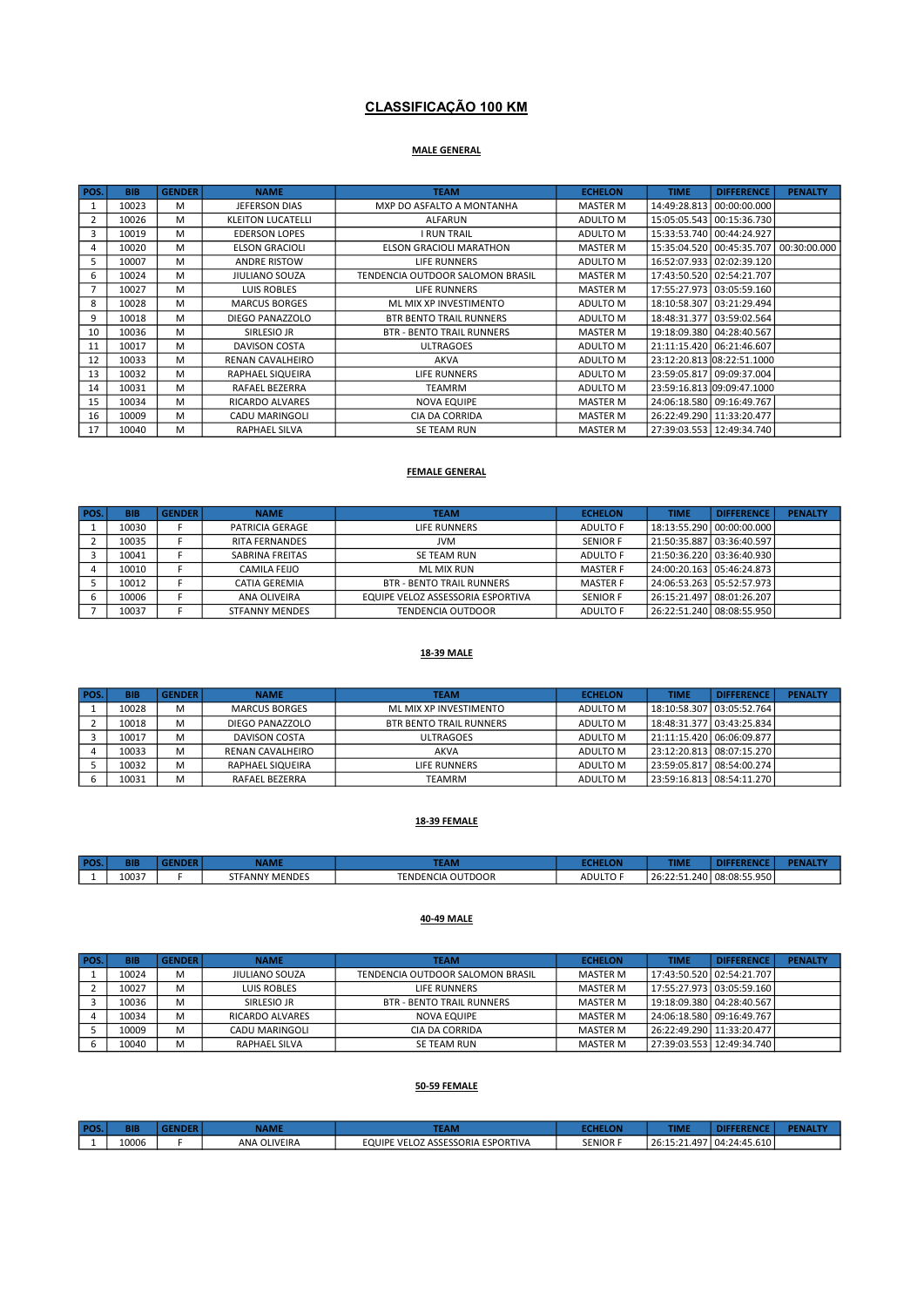#### MALE KING OF THE HILL

| <b>POS</b> | <b>BIB</b> | <b>GENDER</b> | NAME                  | <b>TEAM</b>               | <b>ECHELON</b>  | TIME        | <b>DIFFERENCE</b> | <b>PENALTY</b> |
|------------|------------|---------------|-----------------------|---------------------------|-----------------|-------------|-------------------|----------------|
|            | 10020      | M             | <b>ELSON GRACIOLI</b> | ELSON GRACIOLI MARATHON   | MASTER M        | 1:44:17.070 |                   |                |
|            | 10023      | м             | JEFERSON DIAS         | MXP DO ASFALTO A MONTANHA | <b>MASTER M</b> | 1:50:55.500 |                   |                |
|            | 10019      | M             | <b>EDERSON LOPES</b>  | I RUN TRAIL               | ADULTO M        | 1:51:31.260 |                   |                |

#### FEMALE KING OF THE HILL

| POS. | <b>BIB</b> | <b>GENDER</b> | NAME                  | <b>TEAM</b>                      | <b>ECHELON</b>  | <b>TIME</b>  | <b>DIFFERENCE</b> | <b>PENALTY</b> |
|------|------------|---------------|-----------------------|----------------------------------|-----------------|--------------|-------------------|----------------|
|      | 10035      |               | <b>RITA FERNANDES</b> | JVM                              | <b>SENIOR F</b> | 02:09:10.486 |                   |                |
|      | 10030      |               | PATRICIA GERAGE       | LIFE RUNNERS                     | ADULTO F        | 02:14:38.647 |                   |                |
|      | 10012      |               | CATIA GEREMIA         | <b>BTR - BENTO TRAIL RUNNERS</b> | <b>MASTER F</b> | 02:31:22.633 |                   |                |

#### MALE MOUNTAIN GOAT

| POS. | <b>BIB</b> | <b>GENDER</b> | NAME                 | TEAM                    | <b>ECHELON</b>  | <b>TIME</b> | <b>DIFFERENCE</b> | <b>PENALTY</b> |
|------|------------|---------------|----------------------|-------------------------|-----------------|-------------|-------------------|----------------|
|      | 10019      |               | <b>EDERSON LOPES</b> | <b>I RUN TRAIL</b>      | <b>ADULTO M</b> | 1:54:00.000 |                   |                |
|      | 10026      | A             | KLEITON LUCATELLI    | ALFARUN                 | <b>ADULTO M</b> | 2:07:00.000 |                   |                |
|      | 10020      | A             | ELSON GRACIOLI       | ELSON GRACIOLI MARATHON | <b>MASTER M</b> | 2:08:00.000 |                   |                |

#### FEMALE MOUNTAIN GOAT

| <b>POS</b> | <b>BIB</b> | <b>SENDER</b> | NAME                  | <b>TEAM</b>  | <b>ECHELON</b>  | TIME        | <b>DIFFERENCE</b> | <b>PENALTY</b> |
|------------|------------|---------------|-----------------------|--------------|-----------------|-------------|-------------------|----------------|
|            | 10030      |               | PATRICIA GERAGE       | LIFE RUNNERS | <b>ADULTO F</b> | 3:08:00.000 |                   |                |
|            | 10035      |               | <b>RITA FERNANDES</b> | JVM          | <b>SENIOR F</b> | 3:10:00.000 |                   |                |
|            | 10041      |               | SABRINA FREITAS       | SE TEAM RUN  | <b>ADULTO F</b> | 3:22:00.000 |                   |                |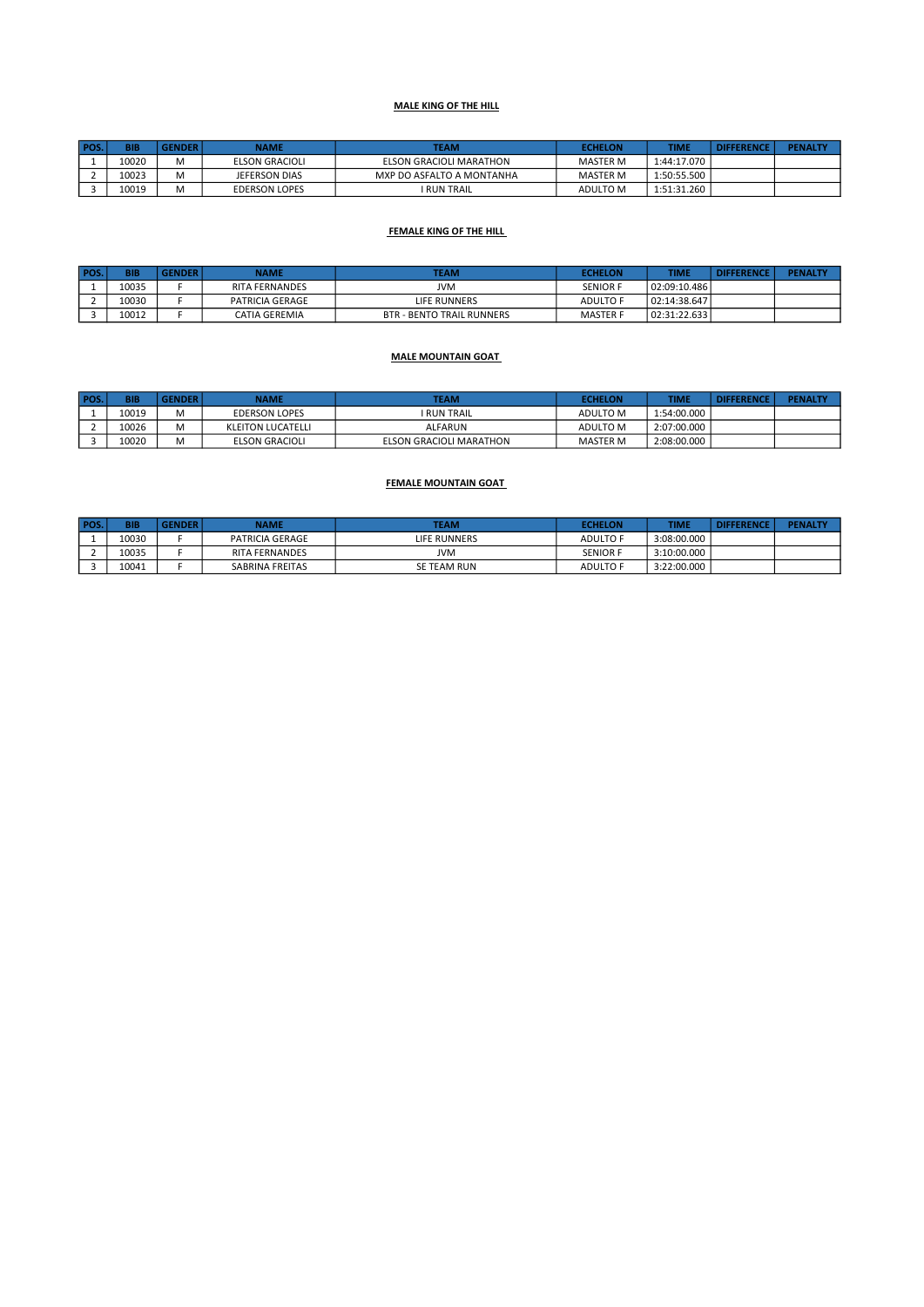## CLASSIFICAÇÃO 55 KM

## MALE GENERAL

| POS.           | <b>BIB</b>   | <b>GENDER</b> | <b>NAME</b>                                    | <b>TEAM</b>                                  | <b>ECHELON</b>                     | <b>TIME</b>               | <b>DIFFERENCE</b>                                      | <b>PENALTY</b> |
|----------------|--------------|---------------|------------------------------------------------|----------------------------------------------|------------------------------------|---------------------------|--------------------------------------------------------|----------------|
| $\mathbf{1}$   | 5501         | M             | ROGERIO SILVESTRIN                             | LIFERUNNERS COLUMBIA                         | ADULTO M                           | 07:11:10.320              | 00:00:00.000                                           |                |
| $\overline{2}$ | 5540         | M             | JOVADIR ACEDO                                  | <b>INDIVIDUAL</b>                            | ADULTO M                           | 07:28:48.157              | 00:17:37.837                                           |                |
| 3              | 5514         | M             | <b>DARIO ROCHA</b>                             | <b>LADEIRAS TEAM</b>                         | <b>MASTER M</b>                    | 08:41:40.670              | 01:30:30.350                                           |                |
| $\overline{4}$ | 5516         | M             | EDIVALDO SOUZA                                 | <b>RR TRAINER</b>                            | <b>MASTER M</b>                    |                           | 08:41:45.993 01:30:35.673                              |                |
| 5              | 5541         | M             | <b>JULIANO ARAUJO</b>                          | <b>ALOHA RUNNING</b>                         | ADULTO M                           |                           | 08:44:58.917 01:33:48.597                              |                |
| 6              | 5522         | M             | EVERALDO CONCEICAO                             | LIGA DA JUSTICA                              | <b>MASTER M</b>                    |                           | 08:49:53.867 01:38:43.547                              |                |
| $\overline{7}$ | 5520         | M             | <b>ELIEL BATISTA</b>                           | 4RUN ASSESSORIA                              | <b>MASTER M</b>                    |                           | 08:49:54.437 01:38:44.117                              |                |
| 8              | 5528         | M             | <b>FILIPE MADEIRA</b>                          | <b>CLIMBOTAS</b>                             | <b>MASTER M</b>                    |                           | 08:56:19.903 01:45:09.583                              |                |
| 9              | 5568         | M             | <b>SERGIO GARCIA</b>                           | <b>EQUILIBRIO ESPORTES</b>                   | <b>MASTER M</b>                    |                           | 09:12:40.263   02:01:29.943                            |                |
| 10             | 5553         | M             | <b>LUIZ TORRES</b>                             | <b>EXPLORE</b>                               | ADULTO M                           |                           | 09:21:39.330 02:10:29.010                              |                |
| 11             | 5577         | M             | <b>VALDECIR SANTOS</b>                         | DG ASSESSORIA ESPORTIVA                      | <b>SENIOR M</b>                    | 09:23:38.987 02:12:28.667 |                                                        |                |
| 12             | 5546         | M             | LEONARDO SILVA                                 | INDIVIDUAL                                   | <b>MASTER M</b>                    |                           | 09:31:45.733   02:20:35.413                            |                |
| 13             | 5505         | M             | <b>AMILTON SILVA</b>                           | <b>JVM TRAIL RUN</b>                         | <b>MASTER M</b>                    |                           | 09:59:42.587 02:48:32.267                              |                |
| 14             | 5560         | M             | MICHAEL SANTOS                                 | MRASSESSORIA UBATUBA                         | ADULTO M                           |                           | 09:59:43.343 02:48:33.023                              |                |
| 15             | 5565         | M             | RAIMUNDO CARDOSO                               | F3 ASSESSORIA ESPORTIVA                      | ADULTO M                           |                           | 10:09:12.363 02:58:02.043                              |                |
| 16             | 5567         | M             | RODRIGO POZO                                   | INDIVIDUAL                                   | <b>MASTER M</b>                    |                           | 10:11:17.097 03:00:06.777                              |                |
| 17             | 5573         | M             | THIAGO MANCEBO                                 | INDIVIDUAL                                   | <b>MASTER M</b>                    | 10:14:51.537              | 03:03:41.217                                           |                |
| 18             | 5538         | M             | <b>JORGE TRIBUTINO</b>                         | LIGA DA JUSTICA                              | ADULTO M                           | 10:26:49.987 03:15:39.667 |                                                        |                |
| 19             | 5539         | M             | <b>JOSE OLIVEIRA</b>                           | <b>CACADORES DE TRILHA</b>                   | <b>SENIOR M</b>                    |                           | 10:27:34.027 03:16:23.707                              |                |
| 20             | 5559         | M             | <b>MAYKON OLIVEIRA</b>                         | SURFRADE                                     | <b>MASTER M</b>                    |                           | 10:42:01.907 03:30:51.587                              |                |
| 21             | 5563         | M             | PAULO MELO                                     | AMD                                          | ADULTO M                           |                           | 10:45:12.940 03:34:02.620                              |                |
| 22             | 5572         | M             | <b>THAYNAN SENNA</b>                           | INDIVIDUAL                                   | ADULTO M                           |                           | 10:46:37.397 03:35:27.077                              |                |
| 23             | 5504         | M             | ALESSANDRO SANTOS                              | ML MIX RUN                                   | <b>MASTER M</b>                    |                           | 10:47:18.897 03:36:08.577                              |                |
| 24             | 5569         | M             | SERGIO CEDANO                                  | INDIVIDUAL                                   | <b>MASTER M</b>                    |                           | 10:59:53.360 03:48:43.040                              |                |
| 25             | 5555         | M             | <b>MARCO PIAZZA</b>                            | EQUIPIAZZA                                   | ADULTO M                           |                           | 11:13:06.233 04:01:55.913                              |                |
| 26             | 5576         | M             | <b>VAGNER SANTOS</b>                           | LIFE RUNNERS                                 | <b>MASTER M</b>                    |                           | 11:14:46.850 04:03:36.530                              |                |
| 27             | 5534         | M             | <b>HELIO MARTINS</b>                           | ULTRAS DE JAH                                | <b>MASTER M</b>                    |                           | 11:19:14.610 04:08:04.290                              |                |
| 28<br>29       | 5547<br>5557 | M<br>M        | <b>LEONARDO DIAS</b><br><b>MARIO MAGALHAES</b> | <b>TIRELLI</b><br>PROJETO 42 - END POLIO NOW | ADULTO M<br><b>MASTER M</b>        |                           | 11:24:35.773 04:13:25.453<br>11:32:05.800 04:20:55.480 |                |
| 30             | 5532         |               | <b>GUSTAVO FIORESE</b>                         | <b>EXPLORE</b>                               | ADULTO M                           |                           | 11:32:06.290 04:20:55.970                              |                |
| 31             | 5542         | M<br>M        | <b>JUNIOR LAMOUNIER</b>                        | <b>BHTRAILRUN</b>                            |                                    | 11:32:06.877              | 04:20:56.557                                           |                |
| 32             | 5551         | M             | LUCIANO GODINHO                                | SOU ULTRA                                    | <b>MASTER M</b><br><b>SENIOR M</b> |                           | 11:32:09.480   04:20:59.160                            |                |
| 33             | 5556         | M             | <b>MARCOS PARISOTTO</b>                        | <b>ODONTTO TEAM</b>                          | ADULTO M                           |                           | 11:35:54.237 04:24:43.917                              |                |
| 34             | 5510         | M             | <b>BENTO ALEIXO</b>                            | EQUIPIAZZA                                   | <b>MASTER M</b>                    | 11:46:50.590              | 04:35:40.270                                           |                |
| 35             | 5583         | M             | <b>WILLIAM BRAGA</b>                           | INDIVIDUAL                                   | <b>MASTER M</b>                    |                           | 11:47:50.047 04:36:39.727                              |                |
| 36             | 5507         | M             | <b>ANDRE MELO</b>                              | INDIVIDUAL                                   | ADULTO M                           |                           | 11:48:26.623 04:37:16.303                              |                |
| 37             | 5506         | M             | ANDERSON MELO                                  | INDIVIDUAL                                   | ADULTO M                           |                           | 11:48:26.630 04:37:16.310                              |                |
| 38             | 5529         | M             | <b>FLAVIO SILVA</b>                            | <b>INDIVIDUAL</b>                            | <b>MASTER M</b>                    |                           | 12:00:37.887 04:49:27.567                              |                |
| 39             | 5525         | M             | FERNANDO PESSOA                                | LA ASSESSORIA ESPORTIVA                      | ADULTO M                           |                           | 12:21:23.750 05:10:13.430                              |                |
| 40             | 5566         | M             | ROBERTO CARVALHO                               | <b>RC TREINAMENTO</b>                        | <b>MASTER M</b>                    |                           | 12:25:27.233   05:14:16.913                            |                |
| 41             | 5562         | M             | <b>OELERSON CAMPOS</b>                         | <b>CORRE ASSESSORIA</b>                      | ADULTO M                           | 12:30:42.207              | 05:19:31.887                                           |                |
| 42             | 5561         | M             | <b>MULLER GONCALVES</b>                        | <b>MCGULTRACS</b>                            | ADULTO M                           |                           | 12:30:47.643 05:19:37.323                              |                |
| 43             | 5527         | M             | <b>FILIPE BERNARDES</b>                        | FB ASSESSORIA DE CORRIDA                     | ADULTO M                           | 12:32:11.087              | 05:21:00.767                                           |                |
| 44             | 5575         | M             | <b>UILHAN SILVA</b>                            | <b>EQUIPIAZZA</b>                            | MASTER M                           | 12:41:10.637              | 05:30:00.317                                           |                |
| 45             | 5545         | M             | LEONARDO ARAGAO                                | <b>ULTRAS DE JAH</b>                         | <b>MASTER M</b>                    | 12:55:44.843              | 05:44:34.523                                           |                |
| 46             | 5535         | M             | <b>ISAAC VIRGILIO</b>                          | INDIVIDUAL                                   | ADULTO M                           |                           | 13:34:53.580 06:23:43.260                              |                |
| 47             | 5503         | M             | <b>AILTON SANTOS</b>                           | <b>AZ RUNNING</b>                            | <b>MASTER M</b>                    |                           | 13:36:30.653   06:25:20.333                            |                |
| 48             | 5517         | M             | EDUARDO LIMA                                   | <b>CHAVES RUNNING TEAM</b>                   | <b>MASTER M</b>                    | 14:44:42.040              | 07:33:31.720                                           |                |
| 49             | 5554         | M             | MARCELO ALMEIDA                                | <b>INDIVIDUAL</b>                            | ADULTO M                           |                           | 15:32:14.330 08:21:04.010                              | OTL            |
| 50             | 5558         | M             | <b>MATEUS COHEN</b>                            | ALAN ZONZINI TREINAMENTO ESPORTIVO           | ADULTO M                           | 15:32:15.447              | 08:21:05.127                                           | OTL            |
| 51             | 5523         | M             | <b>EVERTON DOMINGUES</b>                       | EQUIPIAZZA                                   | <b>MASTER M</b>                    | 15:32:15.937              | 08:21:05.617                                           | OTL            |
| 52             | 5537         | M             | <b>JOAO STRESSER</b>                           | <b>STRESSER</b>                              | <b>GRAND SENIOR M</b>              | 15:38:20.123              | 08:27:09.803                                           | OTL            |
| 53             | 5581         | M             | <b>WAGNER CERQUEIRA</b>                        | <b>RTM</b>                                   | <b>SENIOR M</b>                    | 15:38:21.580              | 08:27:11.260                                           | OTL            |
| 54             | 5533         | M             | <b>HEIKO ZDROJEWSKI</b>                        | INDIVIDUAL                                   | <b>SENIOR M</b>                    |                           | 15:38:22.203 08:27:11.883                              | OTL            |

\*OTL = Outside Time Limit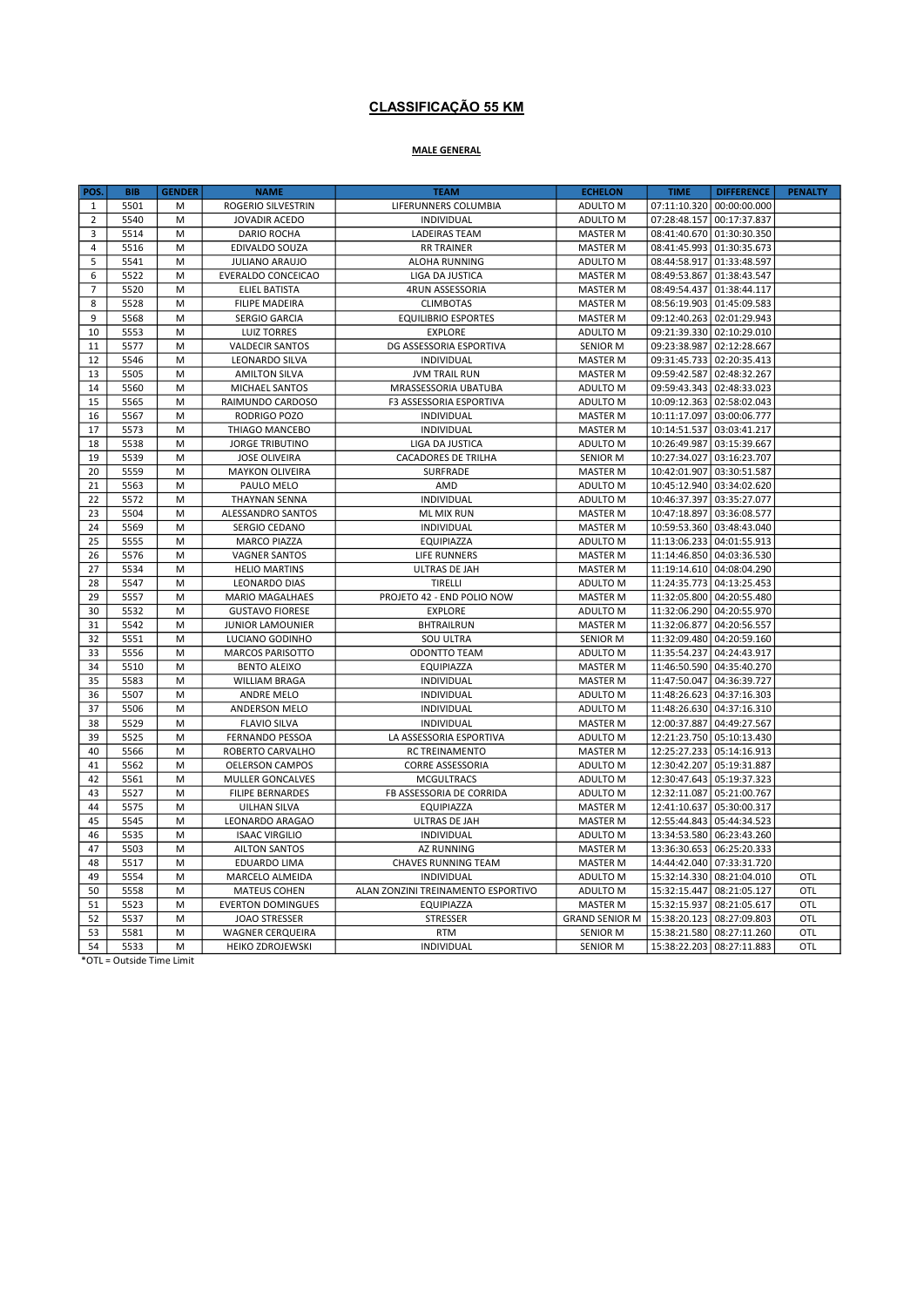#### FEMALE GENERAL

| POS. | <b>BIB</b> | <b>GENDER</b> | <b>NAME</b>              | <b>TEAM</b>                             | <b>ECHELON</b>  | <b>TIME</b>                 | <b>DIFFERENCE</b>           | <b>PENALTY</b> |
|------|------------|---------------|--------------------------|-----------------------------------------|-----------------|-----------------------------|-----------------------------|----------------|
|      | 5530       |               | <b>GIOVANNA MARTINS</b>  | GIOVANNA MARTINS ASS ESP DRUNON RUNNING | <b>MASTER F</b> | 09:11:25.477   00:00:00.000 |                             |                |
| 2    | 5518       | F.            | <b>ELEN VASCONCELLOS</b> | <b>INDIVIDUAL</b>                       | <b>MASTER F</b> |                             | 10:44:34.827 01:33:09.350   |                |
|      | 5512       | E.            | <b>DALILA TICIANI</b>    | <b>BTR</b>                              | <b>MASTER F</b> |                             | 10:49:37.603 01:38:12.126   |                |
| 4    | 5519       | F.            | ELIANA SILVA             | NOSSA SAUDE                             | <b>MASTER F</b> |                             | 11:48:21.757 02:36:56.280   |                |
|      | 5511       |               | <b>CRISTIANE VIANNA</b>  | <b>MLX</b>                              | <b>SENIOR F</b> |                             | 12:00:13.193 02:48:47.716   |                |
| 6    | 5584       |               | <b>DEBORA PICOLI</b>     | <b>DARK</b>                             | <b>SENIOR F</b> |                             | 12:06:04.037   02:54:38.560 |                |
|      | 5508       | F.            | APARECIDA SANTOS         | EQUIPIAZZA                              | <b>SENIOR F</b> |                             | 12:09:13.907 02:57:48.430   |                |
| 8    | 5543       | F.            | KARINA ALMEIDA           | <b>ENSEADASPORTS</b>                    | <b>MASTER F</b> |                             | 12:25:24.670 03:13:59.193   |                |
| 9    | 5580       | F.            | <b>VIRGINIA TORRES</b>   | GIOVANNA MARTINS ASSESSORIA ESPORTIVA   | <b>MASTER F</b> |                             | 13:35:06.830   04:23:41.353 |                |
| 10   | 5548       |               | LIDIANE MEDEIROS         | EQUIPIAZZA                              | <b>MASTER F</b> | 13:35:29.957 04:24:04.480   |                             |                |
| 11   | 5585       |               | <b>JUCILENE SANTOS</b>   | <b>INDIVIDUAL</b>                       | ADULTO F        |                             | 13:35:30.937   04:24:05.460 |                |
| 12   | 5571       |               | SILVIA ANDRADE           | ADILSON SOARES PERSONAL                 | <b>SENIOR F</b> |                             | 13:35:46.193 04:24:20.716   |                |
| 13   | 5550       |               | LUCIANA GRANATO          | RILDO RIBEIRO ASSESSORIA ESPORTIVA      | <b>MASTER F</b> |                             | 13:49:23.017 04:37:57.540   |                |
| 14   | 5549       | L.            | LILIAN JUBANSKI          | <b>F3 ASSESSORIA ESPORTIVA</b>          | <b>MASTER F</b> |                             | 14:44:40.973 05:33:15.496   | <b>OTL</b>     |

\*OTL = Outside Time Limit

#### 18-39 MALE

| POS.           | <b>BIB</b> | <b>GENDER</b> | <b>NAME</b>             | <b>TEAM</b>                        | <b>ECHELON</b> | <b>TIME</b>               | <b>DIFFERENCE</b>           | <b>PENALTY</b> |
|----------------|------------|---------------|-------------------------|------------------------------------|----------------|---------------------------|-----------------------------|----------------|
| 1              | 5553       | M             | <b>LUIZ TORRES</b>      | <b>EXPLORE</b>                     | ADULTO M       |                           | 09:21:39.330 02:10:29.010   |                |
| $\overline{2}$ | 5560       | M             | MICHAEL SANTOS          | MRASSESSORIA UBATUBA               | ADULTO M       |                           | 09:59:43.343 02:48:33.023   |                |
| 3              | 5565       | M             | RAIMUNDO CARDOSO        | <b>F3 ASSESSORIA ESPORTIVA</b>     | ADULTO M       |                           | 10:09:12.363 02:58:02.043   |                |
| 4              | 5538       | M             | <b>JORGE TRIBUTINO</b>  | <b>LIGA DA JUSTICA</b>             | ADULTO M       | 10:26:49.987 03:15:39.667 |                             |                |
| 5              | 5563       | M             | PAULO MELO              | AMD                                | ADULTO M       |                           | 10:45:12.940   03:34:02.620 |                |
| 6              | 5572       | M             | <b>THAYNAN SENNA</b>    | <b>INDIVIDUAL</b>                  | ADULTO M       | 10:46:37.397 03:35:27.077 |                             |                |
| $\overline{7}$ | 5555       | M             | <b>MARCO PIAZZA</b>     | EQUIPIAZZA                         | ADULTO M       |                           | 11:13:06.233   04:01:55.913 |                |
| 8              | 5547       | M             | <b>LEONARDO DIAS</b>    | TIRELLI                            | ADULTO M       |                           | 11:24:35.773 04:13:25.453   |                |
| 9              | 5532       | M             | <b>GUSTAVO FIORESE</b>  | <b>EXPLORE</b>                     | ADULTO M       | 11:32:06.290 04:20:55.970 |                             |                |
| 10             | 5556       | M             | <b>MARCOS PARISOTTO</b> | <b>ODONTTO TEAM</b>                | ADULTO M       | 11:35:54.237 04:24:43.917 |                             |                |
| 11             | 5507       | M             | ANDRE MELO              | <b>INDIVIDUAL</b>                  | ADULTO M       | 11:48:26.623 04:37:16.303 |                             |                |
| 12             | 5506       | M             | <b>ANDERSON MELO</b>    | <b>INDIVIDUAL</b>                  | ADULTO M       |                           | 11:48:26.630   04:37:16.310 |                |
| 13             | 5525       | M             | <b>FERNANDO PESSOA</b>  | LA ASSESSORIA ESPORTIVA            | ADULTO M       |                           | 12:21:23.750   05:10:13.430 |                |
| 14             | 5562       | M             | <b>OELERSON CAMPOS</b>  | <b>CORRE ASSESSORIA</b>            | ADULTO M       | 12:30:42.207 05:19:31.887 |                             |                |
| 15             | 5561       | M             | <b>MULLER GONCALVES</b> | <b>MCGULTRACS</b>                  | ADULTO M       | 12:30:47.643 05:19:37.323 |                             |                |
| 16             | 5527       | M             | <b>FILIPE BERNARDES</b> | FB ASSESSORIA DE CORRIDA           | ADULTO M       | 12:32:11.087 05:21:00.767 |                             |                |
| 17             | 5535       | M             | <b>ISAAC VIRGILIO</b>   | <b>INDIVIDUAL</b>                  | ADULTO M       |                           | 13:34:53.580   06:23:43.260 |                |
| 18             | 5554       | M             | MARCELO ALMEIDA         | <b>INDIVIDUAL</b>                  | ADULTO M       |                           | 15:32:14.330 08:21:04.010   | <b>OTL</b>     |
| 19             | 5558       | M             | <b>MATEUS COHEN</b>     | ALAN ZONZINI TREINAMENTO ESPORTIVO | ADULTO M       | 15:32:15.447 08:21:05.127 |                             | <b>OTL</b>     |

\*OTL = Outside Time Limit

## 18-39 FEMALE

| <b>DOC</b> | эιв  | - 13 | NAME                   | <b>TEAM</b>       | <b>CALLEY AN</b> | <b>START AND START</b><br>-IMI |              | <b>PENALTY</b> |
|------------|------|------|------------------------|-------------------|------------------|--------------------------------|--------------|----------------|
|            | 5585 |      | <b>JUCILENE SANTOS</b> | <b>INDIVIDUAL</b> | <b>ADULTO F</b>  | 027<br>13.33.30.937            | 04:24:05.460 |                |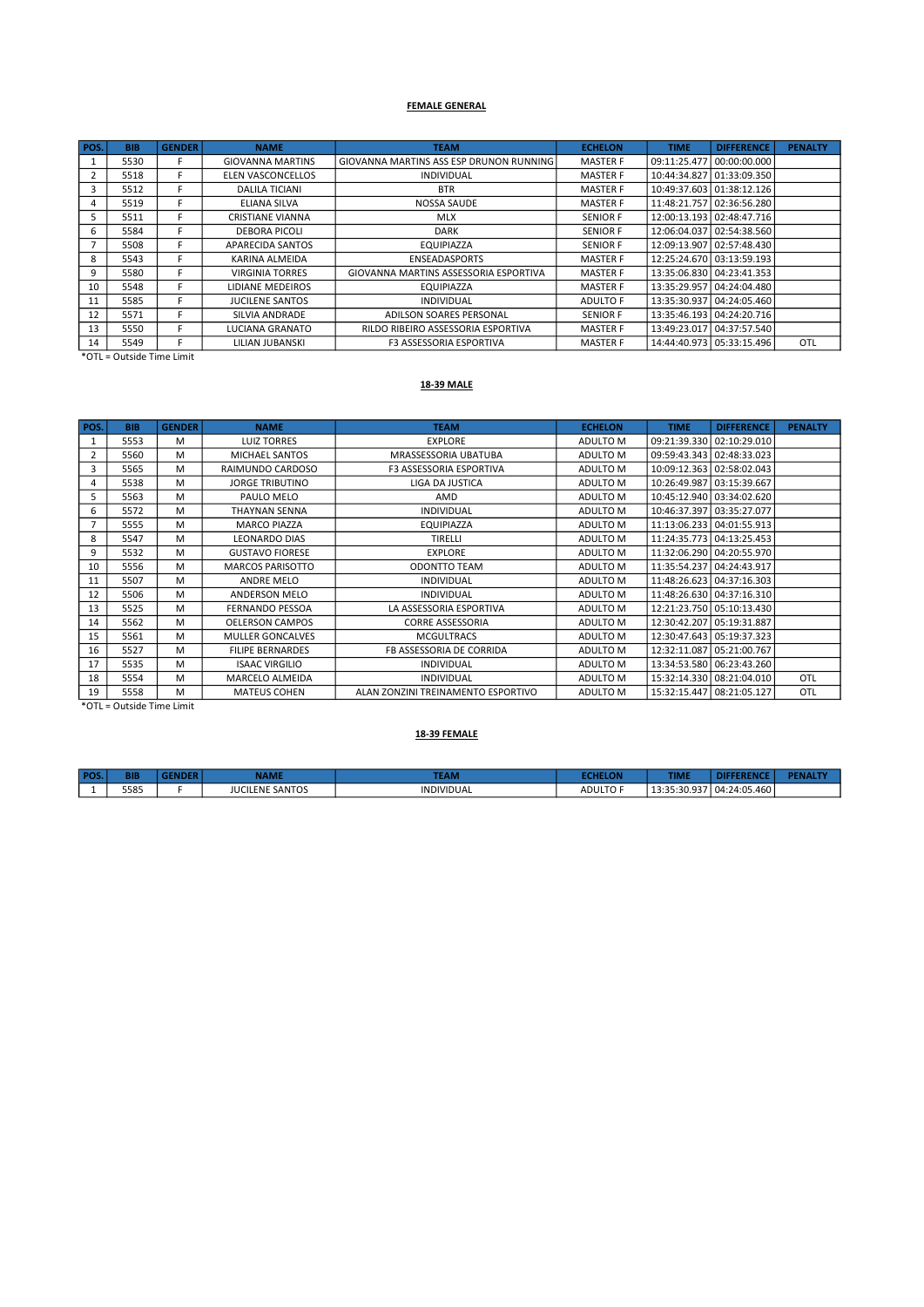## 40-49 MALE

| POS.           | <b>BIB</b> | <b>GENDER</b> | <b>NAME</b>               | <b>TEAM</b>                | <b>ECHELON</b>  | <b>TIME</b>               | <b>DIFFERENCE</b>           | <b>PENALTY</b> |
|----------------|------------|---------------|---------------------------|----------------------------|-----------------|---------------------------|-----------------------------|----------------|
| 1              | 5522       | M             | <b>EVERALDO CONCEICAO</b> | <b>LIGA DA JUSTICA</b>     | <b>MASTER M</b> | 08:49:53.867 00:08:13.197 |                             |                |
| $\overline{2}$ | 5520       | M             | <b>ELIEL BATISTA</b>      | <b>4RUN ASSESSORIA</b>     | <b>MASTER M</b> | 08:49:54.437 00:08:13.767 |                             |                |
| 3              | 5528       | M             | <b>FILIPE MADEIRA</b>     | <b>CLIMBOTAS</b>           | <b>MASTER M</b> |                           | 08:56:19.903 00:14:39.233   |                |
| 4              | 5568       | M             | <b>SERGIO GARCIA</b>      | <b>EQUILIBRIO ESPORTES</b> | <b>MASTER M</b> |                           | 09:12:40.263 00:30:59.593   |                |
| 5              | 5546       | M             | <b>LEONARDO SILVA</b>     | <b>INDIVIDUAL</b>          | <b>MASTER M</b> |                           | 09:31:45.733 00:50:05.063   |                |
| 6              | 5505       | M             | <b>AMILTON SILVA</b>      | <b>JVM TRAIL RUN</b>       | <b>MASTER M</b> |                           | 09:59:42.587 01:18:01.917   |                |
|                | 5567       | M             | RODRIGO POZO              | <b>INDIVIDUAL</b>          | <b>MASTER M</b> | 10:11:17.097 01:29:36.427 |                             |                |
| 8              | 5573       | M             | THIAGO MANCEBO            | <b>INDIVIDUAL</b>          | <b>MASTER M</b> | 10:14:51.537 01:33:10.867 |                             |                |
| 9              | 5559       | M             | <b>MAYKON OLIVEIRA</b>    | <b>SURFRADE</b>            | <b>MASTER M</b> |                           | 10:42:01.907 02:00:21.237   |                |
| 10             | 5504       | M             | ALESSANDRO SANTOS         | <b>ML MIX RUN</b>          | <b>MASTER M</b> | 10:47:18.897 02:05:38.227 |                             |                |
| 11             | 5569       | M             | SERGIO CEDANO             | <b>INDIVIDUAL</b>          | <b>MASTER M</b> |                           | 10:59:53.360 02:18:12.690   |                |
| 12             | 5576       | M             | <b>VAGNER SANTOS</b>      | <b>LIFE RUNNERS</b>        | <b>MASTER M</b> |                           | 11:14:46.850 02:33:06.180   |                |
| 13             | 5534       | M             | <b>HELIO MARTINS</b>      | <b>ULTRAS DE JAH</b>       | <b>MASTER M</b> |                           | 11:19:14.610 02:37:33.940   |                |
| 14             | 5557       | M             | <b>MARIO MAGALHAES</b>    | PROJETO 42 - END POLIO NOW | <b>MASTER M</b> |                           | 11:32:05.800 02:50:25.130   |                |
| 15             | 5542       | M             | <b>JUNIOR LAMOUNIER</b>   | <b>BHTRAILRUN</b>          | <b>MASTER M</b> | 11:32:06.877 02:50:26.207 |                             |                |
| 16             | 5510       | M             | <b>BENTO ALEIXO</b>       | EQUIPIAZZA                 | <b>MASTER M</b> |                           | 11:46:50.590 03:05:09.920   |                |
| 17             | 5583       | M             | <b>WILLIAM BRAGA</b>      | <b>INDIVIDUAL</b>          | <b>MASTER M</b> | 11:47:50.047 03:06:09.377 |                             |                |
| 18             | 5529       | M             | <b>FLAVIO SILVA</b>       | <b>INDIVIDUAL</b>          | <b>MASTER M</b> |                           | 12:00:37.887 03:18:57.217   |                |
| 19             | 5566       | M             | ROBERTO CARVALHO          | <b>RC TREINAMENTO</b>      | <b>MASTER M</b> |                           | 12:25:27.233 03:43:46.563   |                |
| 20             | 5575       | M             | <b>UILHAN SILVA</b>       | EQUIPIAZZA                 | <b>MASTER M</b> | 12:41:10.637 03:59:29.967 |                             |                |
| 21             | 5545       | M             | LEONARDO ARAGAO           | ULTRAS DE JAH              | <b>MASTER M</b> |                           | 12:55:44.843   04:14:04.173 |                |
| 22             | 5503       | M             | <b>AILTON SANTOS</b>      | <b>AZ RUNNING</b>          | <b>MASTER M</b> |                           | 13:36:30.653   04:54:49.983 |                |
| 23             | 5517       | M             | <b>EDUARDO LIMA</b>       | <b>CHAVES RUNNING TEAM</b> | <b>MASTER M</b> |                           | 14:44:42.040   06:03:01.370 |                |
| 24             | 5523       | M             | <b>EVERTON DOMINGUES</b>  | <b>EQUIPIAZZA</b>          | <b>MASTER M</b> |                           | 15:32:15.937   06:50:35.267 | OTL            |

\*OTL = Outside Time Limit

## 40-49 FEMALE

| POS.    | <b>BIB</b> | <b>GENDER</b> | <b>NAME</b>            | <b>TEAM</b>                           | <b>ECHELON</b>  | <b>TIME</b>                 | <b>DIFFERENCE</b>           | <b>PENALTY</b> |
|---------|------------|---------------|------------------------|---------------------------------------|-----------------|-----------------------------|-----------------------------|----------------|
|         | 5543       |               | KARINA ALMEIDA         | <b>ENSEADASPORTS</b>                  | <b>MASTER F</b> |                             | 12:25:24.670   03:13:59.193 |                |
|         | 5580       |               | <b>VIRGINIA TORRES</b> | GIOVANNA MARTINS ASSESSORIA ESPORTIVA | <b>MASTER F</b> |                             | 13:35:06.830   04:23:41.353 |                |
|         | 5548       |               | LIDIANE MEDEIROS       | EQUIPIAZZA                            | <b>MASTER F</b> | 13:35:29.957   04:24:04.480 |                             |                |
|         | 5550       |               | LUCIANA GRANATO        | RILDO RIBEIRO ASSESSORIA ESPORTIVA    | <b>MASTER F</b> |                             | 13:49:23.017   04:37:57.540 |                |
|         | 5549       |               | LILIAN JUBANSKI        | <b>F3 ASSESSORIA ESPORTIVA</b>        | <b>MASTER F</b> |                             | 14:44:40.973   05:33:15.496 | OTL            |
| $+ - -$ |            |               |                        |                                       |                 |                             |                             |                |

\*OTL = Outside Time Limit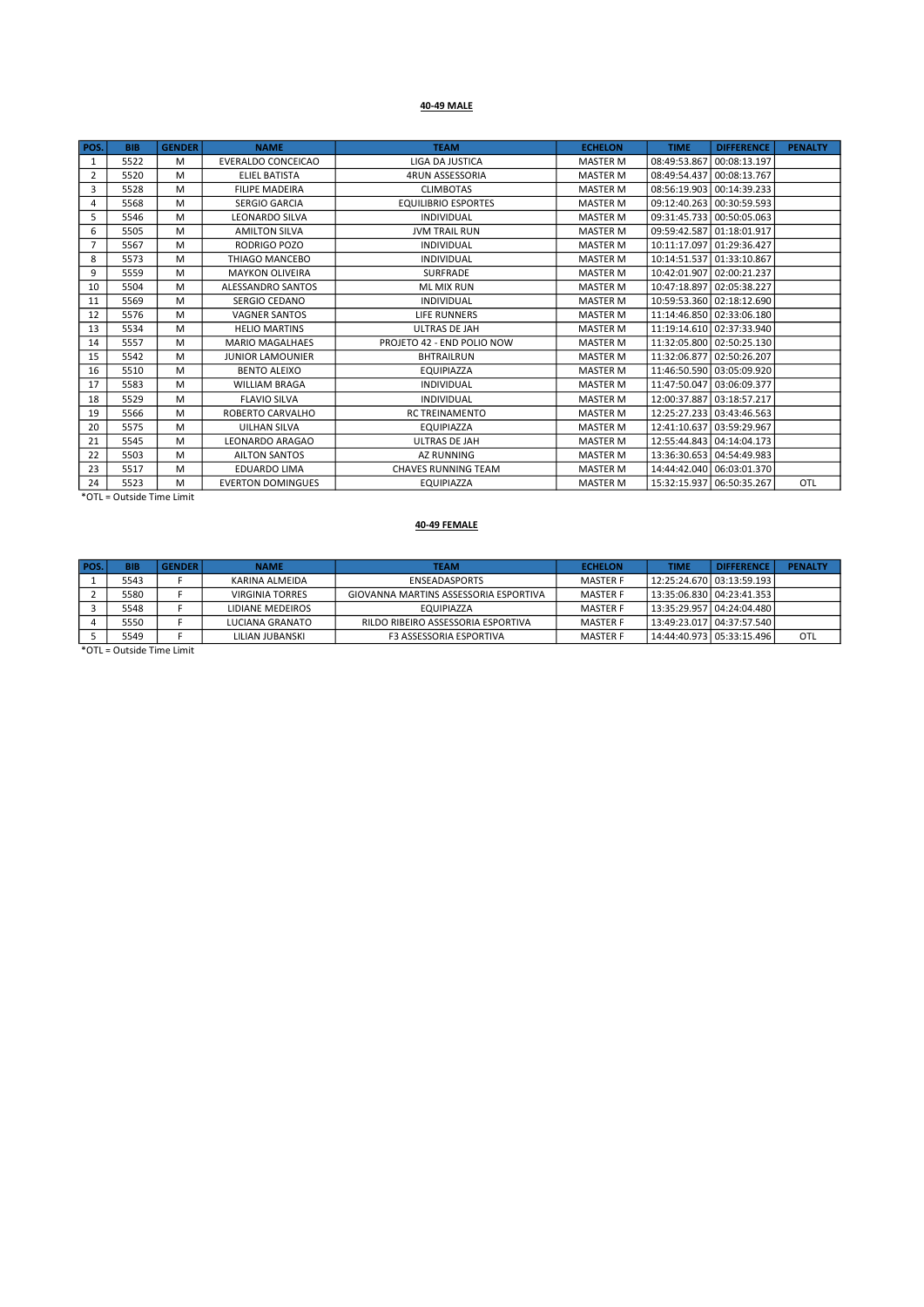## 50-59 MALE

| POS. | <b>BIB</b>                                              | <b>GENDER</b> | <b>NAME</b>             | <b>TEAM</b>                | <b>ECHELON</b>  | <b>TIME</b>               | <b>DIFFERENCE</b>           | <b>PENALTY</b> |
|------|---------------------------------------------------------|---------------|-------------------------|----------------------------|-----------------|---------------------------|-----------------------------|----------------|
|      | 5577                                                    | M             | <b>VALDECIR SANTOS</b>  | DG ASSESSORIA ESPORTIVA    | <b>SENIOR M</b> | 09:23:38.987 00:00:00.000 |                             |                |
|      | 5539                                                    | M             | JOSE OLIVEIRA           | <b>CACADORES DE TRILHA</b> | <b>SENIOR M</b> |                           | 10:27:34.027   01:03:55.040 |                |
|      | 5551                                                    | M             | LUCIANO GODINHO         | SOU ULTRA                  | <b>SENIOR M</b> |                           | 11:32:09.480 02:08:30.493   |                |
|      | 5581                                                    | M             | <b>WAGNER CERQUEIRA</b> | <b>RTM</b>                 | <b>SENIOR M</b> |                           | 15:38:21.580 06:14:42.593   | OTL            |
|      | 5533                                                    | M             | <b>HEIKO ZDROJEWSKI</b> | <b>INDIVIDUAL</b>          | <b>SENIOR M</b> |                           | 15:38:22.203   06:14:43.216 | OTL            |
| $+2$ | $\sim$ $\sim$ $\sim$ $\sim$ $\sim$ $\sim$ $\sim$ $\sim$ |               |                         |                            |                 |                           |                             |                |

\*OTL = Outside Time Limit

#### 50-59 FEMALE

| POS. | <b>BIB</b> | <b>GENDER</b> | NAME             | <b>TEAM</b>             | <b>ECHELON</b>  | <b>TIME</b> | <b>DIFFERENCE</b>           | <b>PENALTY</b> |
|------|------------|---------------|------------------|-------------------------|-----------------|-------------|-----------------------------|----------------|
|      | 5584       |               | DEBORA PICOLI    | <b>DARK</b>             | <b>SENIOR F</b> |             |                             |                |
|      | 5508       |               | APARECIDA SANTOS | EQUIPIAZZA              | <b>SENIOR F</b> |             | 12:09:13.907   00:09:00.714 |                |
|      | 5571       |               | SILVIA ANDRADE   | ADILSON SOARES PERSONAL | <b>SENIOR F</b> |             | 13:35:46.193   01:35:33.000 |                |

#### +60 MALE

| POS      | BII                                        |           | <b>NAME</b>          | <b>TEAM</b>          |                       | <b>TIME.</b> | uce<br>EREI  | <b>PENALTY</b> |  |  |
|----------|--------------------------------------------|-----------|----------------------|----------------------|-----------------------|--------------|--------------|----------------|--|--|
| <b>.</b> | エロコフ<br>333.                               | <b>IV</b> | <b>JOAO STRESSER</b> | CTDECCED<br>SIKESSER | <b>GRAND SENIOR M</b> | 15:38:20.123 | 00:00:00.000 | OTL            |  |  |
|          | $*$ $\cap$ TI $=$ $\cap$ utoide Time Limit |           |                      |                      |                       |              |              |                |  |  |

\*OTL = Outside Time Limit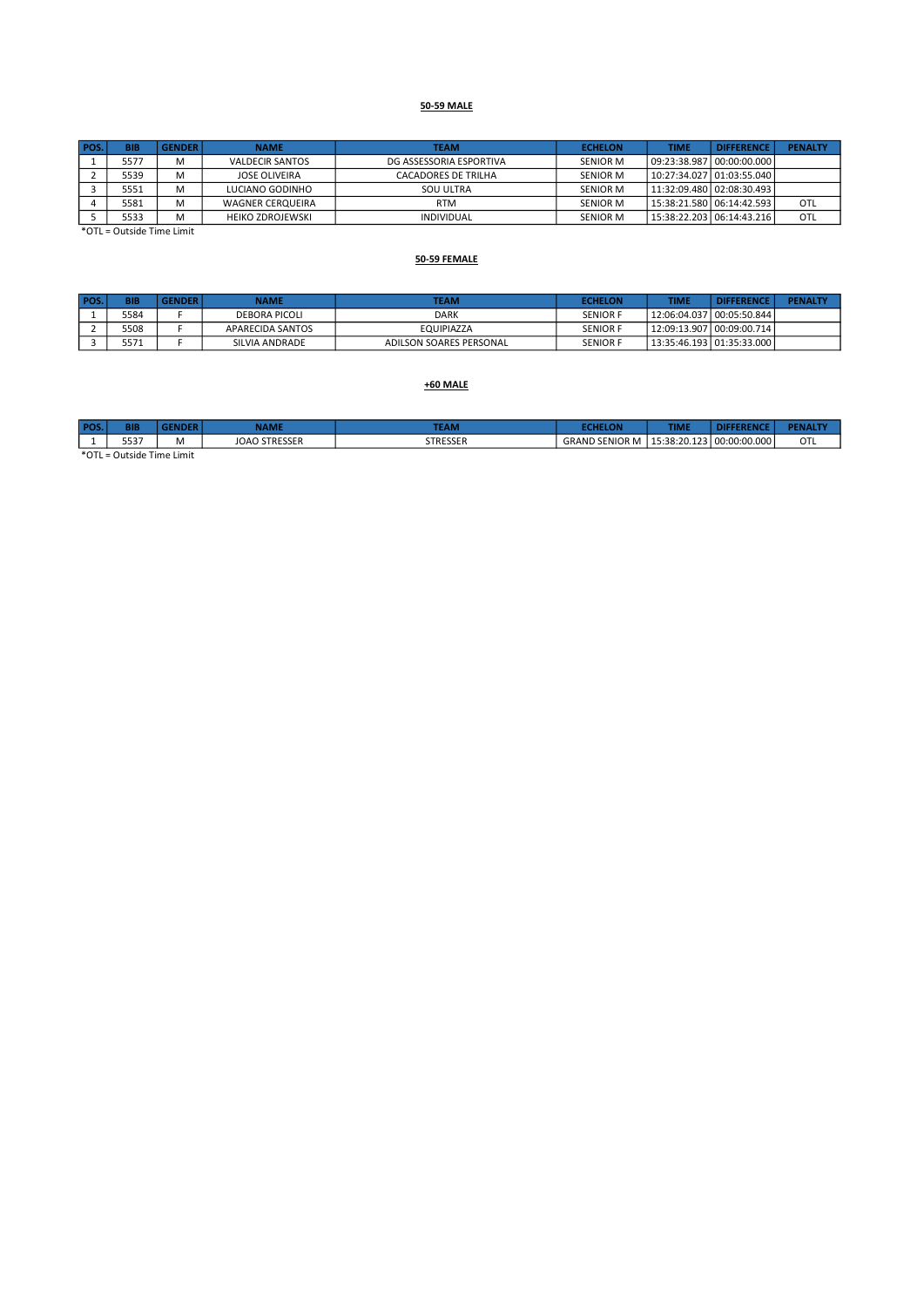## CLASSIFICAÇÃO 21 KM

## MALE GENERAL

| POS.           | <b>BIB</b> | <b>GENDER</b> | <b>NAME</b>               | <b>TEAM</b>                      | <b>ECHELON</b>        | <b>TIME</b>                 | <b>DIFFERENCE</b>         | <b>PENALTY</b> |
|----------------|------------|---------------|---------------------------|----------------------------------|-----------------------|-----------------------------|---------------------------|----------------|
| $\mathbf{1}$   | 2127       | M             | <b>EDUARDO RAMOS</b>      | <b>RR TRAINER</b>                | ADULTO M              | 01:34:24.117 00:00:00.000   |                           |                |
| $\overline{2}$ | 2114       | M             | <b>CAIO LIMA</b>          | <b>GO ON OUTDOOR</b>             | ADULTO M              | 01:42:20.003 00:07:55.886   |                           |                |
| 3              | 2175       | M             | <b>RENATO CAMPOS</b>      | <b>ML MIX RUN</b>                | ADULTO M              | 01:42:20.997 00:07:56.880   |                           |                |
| 4              | 2126       | M             | <b>DOUGLAS SILVA</b>      | DG ASSESSORIA SEMELP PINDA       | ADULTO M              | 01:44:51.740 00:10:27.623   |                           |                |
| 5              | 2195       | M             | THIAGO SILVA              | LADEIRASTAEM RCTREINAMENTO       | ADULTO M              | 01:45:58.690 00:11:34.573   |                           |                |
| 6              | 2197       | M             | ADENILSON CONCEIÇÃO       | INDIVIDUAL                       | <b>SENIOR M</b>       | 01:46:33.883 00:12:09.766   |                           |                |
| $\overline{7}$ | 2179       | M             | <b>RILDO RIBEIRO</b>      | INDIVIDUAL                       | <b>MASTER M</b>       | 01:48:25.533 00:14:01.416   |                           |                |
| 8              | 2123       | M             | <b>CLEITO MARAGA</b>      | <b>UPFIT TRAIL</b>               | ADULTO M              | 01:54:22.847 00:19:58.730   |                           |                |
| 9              | 2154       | M             | LEONARDO AZEVEDO          | <b>ML MIX RUN</b>                | ADULTO M              | 02:02:22.117 00:27:58.000   |                           |                |
| 10             | 2153       | M             | <b>LEANDRO MEDEIROS</b>   | EQUIPIAZZAMONTEPAR               | <b>MASTER M</b>       | 02:07:29.173 00:33:05.056   |                           |                |
| 11             | 2191       | M             | <b>VERNEY ARAUJO</b>      | ML MIX RUN                       | ADULTO M              | 02:09:38.750 00:35:14.633   |                           |                |
| 12             | 2165       | M             | <b>MURILLO PONTES</b>     | <b>INDIVIDUAL</b>                | ADULTO M              | 02:09:44.777 00:35:20.660   |                           |                |
| 13             | 2166       | M             | <b>NELSON FILHO</b>       | CAROL FURRIELA TEAM              | ADULTO M              | 02:10:21.790 00:35:57.673   |                           |                |
| 14             | 2137       | M             | <b>GABRIEL JONATAS</b>    | ULTRAS DE JAH                    | ADULTO M              | 02:13:02.893 00:38:38.776   |                           |                |
| 15             | 2174       | M             | RAFAEL OLIVEIRA           | SURFRADE                         | ADULTO M              | 02:15:05.317 00:40:41.200   |                           |                |
| 16             | 2158       | M             | MARCELO TICIANI           | <b>BTR</b>                       | <b>MASTER M</b>       | 02:15:36.100 00:41:11.983   |                           |                |
| 17             | 2118       | M             | <b>CELIO SOUZA</b>        | <b>CS RUNNERS</b>                | <b>MASTER M</b>       | 02:20:46.137 00:46:22.020   |                           |                |
| 18             | 2105       | M             | ALEXANDRO SOARES          | PROJETO GODOY                    | ADULTO M              | 02:21:37.080 00:47:12.963   |                           |                |
| 19             | 2177       | M             | RICARDO MASSIGNANI        | PERSONAL FITNESS                 | MASTER M              | 02:25:07.553 00:50:43.436   |                           |                |
| 20             | 2142       | M             | <b>GUSTAVO ROSA</b>       | <b>APTI TRAINING</b>             | ADULTO M              | 02:26:25.603   00:52:01.486 |                           |                |
| 21             | 2122       | M             | <b>CLEBER RAMOS</b>       | <b>ULTRAROSA</b>                 | <b>MASTER M</b>       | 02:28:28.627 00:54:04.510   |                           |                |
| 22             | 2124       | M             | DANIEL SOUZA              | ML MIX RUN                       | ADULTO M              | 02:29:27.983 00:55:03.866   |                           |                |
| 23             | 2144       | M             | <b>JAMISON CARDOSO</b>    | ML MIX RUN                       | ADULTO M              | 02:29:30.163 00:55:06.046   |                           |                |
| 24             | 2176       | M             | RICARDO LAZZARINI         | INDIVIDUAL                       | <b>MASTER M</b>       | 02:30:34.357 00:56:10.240   |                           |                |
| 25             | 2183       | M             | SIMONEI SIMIONI           | EXPLORE ASSESSORIA ESPORTIVA     | <b>SENIOR M</b>       | 02:33:18.363 00:58:54.246   |                           |                |
| 26             | 2138       | M             | <b>GABRIEL TEIXEIRA</b>   | <b>INDIVIDUAL</b>                | ADULTO M              | 02:34:26.627 01:00:02.510   |                           |                |
| 27             | 2146       | M             | <b>JOSE JUNIOR</b>        | <b>RUAS TRILHAS</b>              | MASTER M              | 02:39:23.730 01:04:59.613   |                           |                |
| 28             | 2172       | M             | PEDRO JUNIOR              | INDIVIDUAL                       | <b>SENIOR M</b>       | 02:45:26.313 01:11:02.196   |                           |                |
| 29             | 2196       | M             | THOMAS COROLLA            | INDIVIDUAL                       | ADULTO M              | 02:46:41.607 01:12:17.490   |                           |                |
| 30             | 2125       | M             | <b>DAVISON LEITE</b>      | INDIVIDUAL                       | ADULTO M              | 02:46:46.203 01:12:22.086   |                           |                |
| 31             | 2178       | M             | RICARDO ACCACIO           | INDIVIDUAL                       | <b>SENIOR M</b>       | 02:50:10.027 01:15:45.910   |                           |                |
| 32             | 2194       | M             | ABDELMOUMEN DATANAS       | INDIVIDUAL                       | ADULTO M              | 02:54:22.590 01:19:58.473   |                           |                |
| 33             | 2180       | M             | RONNIE EVANGELISTA        | VIDA ATIVA E SAUDAVEL            | MASTER M              | 02:55:51.853 01:21:27.736   |                           |                |
| 34             | 2140       | M             | <b>GILBERTO SA</b>        | <b>RTM RUNNING</b>               | <b>GRAND SENIOR M</b> | 02:56:27.443 01:22:03.326   |                           |                |
| 35             | 2143       | M             | <b>GUSTAVO PALMA</b>      | <b>MXP</b>                       | ADULTO M              | 02:57:28.477   01:23:04.360 |                           |                |
| 36             | 2192       | M             | <b>FERNANDO RODRIGUES</b> | INDIVIDUAL                       | <b>SENIOR M</b>       | 02:59:00.003   01:24:35.886 |                           |                |
| 37             | 2135       | M             | <b>FRANCISCO SILVA</b>    | EQUIPIAZZA                       | <b>GRAND SENIOR M</b> | 03:06:50.913 01:32:26.796   |                           |                |
| 38             | 2141       | M             | <b>GUSTAVO CARVALHO</b>   | <b>BITRACK</b>                   | ADULTO M              | 03:10:35.040 01:36:10.923   |                           |                |
| 39             | 2160       | M             | <b>MARCOS GALLI</b>       | <b>BTR - BENTO TRAIL RUNNERS</b> | <b>MASTER M</b>       | 03:14:40.817 01:40:16.700   |                           |                |
| 40             | 2190       | M             | ULISSES ANGELO            | INDIVIDUAL                       | ADULTO M              | 03:24:25.220 01:50:01.103   |                           |                |
| 41             | 2181       | M             | <b>RUBENS BARBOSA</b>     | TIME FB                          | <b>GRAND SENIOR M</b> | 03:45:06.067 02:10:41.950   |                           |                |
| 42             | 2102       | M             | <b>ADEMIR SILVA</b>       | <b>DEKADRON</b>                  | <b>MASTER M</b>       |                             | 03:53:00.490 02:18:36.373 |                |

#### FEMALE GENERAL

| POS.           | <b>BIB</b> | <b>GENDER</b> | <b>NAME</b>              | <b>TEAM</b>                  | <b>ECHELON</b>  | <b>TIME</b> | <b>DIFFERENCE</b>         | <b>PENALTY</b> |
|----------------|------------|---------------|--------------------------|------------------------------|-----------------|-------------|---------------------------|----------------|
| 1              | 2108       | E             | <b>ANA ANDRADE</b>       | <b>LVTRIATHLON</b>           | <b>ADULTO F</b> |             | 02:02:44.880 00:00:00.000 |                |
| 2              | 2184       | F.            | SOLANGE MARIANO          | <b>ELITE RUNNERS USB</b>     | <b>MASTER F</b> |             | 02:04:30.273 00:01:45.393 |                |
| 3              | 2145       | F.            | <b>JESSICA REIS</b>      | LVTRIATHLON                  | <b>ADULTO F</b> |             | 02:05:00.460 00:02:15.580 |                |
| 4              | 2199       | F             | VANESSA ALONSO           | <b>INDIVIDUAL</b>            | <b>ADULTO F</b> |             | 02:07:16.047 00:04:31.167 |                |
| 5              | 2121       | F.            | <b>CLARICE DAIBERT</b>   | <b>CS TEAM</b>               | <b>MASTER F</b> |             | 02:18:42.517 00:15:57.637 |                |
| 6              | 2106       | F.            | <b>ALICE MARTINS</b>     | EQUIPIAZZA                   | <b>MASTER F</b> |             | 02:24:29.197 00:21:44.317 |                |
| $\overline{7}$ | 2163       | F             | <b>MIRIA SANTOS</b>      | <b>RR TRAINER</b>            | <b>ADULTO F</b> |             | 02:26:37.990 00:23:53.110 |                |
| 8              | 2186       | F             | <b>SUSANA BATTASSINI</b> | PERSONAL FITNESS             | <b>MASTER F</b> |             | 02:31:54.197 00:29:09.317 |                |
| 9              | 2113       | F.            | <b>ERICA COSTA</b>       | <b>INDIVIDUAL</b>            | <b>MASTER F</b> |             | 02:36:24.947 00:33:40.067 |                |
| 10             | 2117       | F             | <b>CAROLINA OLIVEIRA</b> | EXPLORE ASSESSORIA ESPORTIVA | <b>ADULTO F</b> |             | 02:36:57.837 00:34:12.957 |                |
| 11             | 2171       | F.            | PATRICIA MORESCO         | CARBONO                      | <b>ADULTO F</b> |             | 02:41:45.070 00:39:00.190 |                |
| 12             | 2167       | F.            | <b>NILMARA SILVA</b>     | <b>EQUIPIAZZA</b>            | <b>MASTER F</b> |             | 02:43:47.950 00:41:03.070 |                |
| 13             | 2187       | F             | <b>TAISSA DRAGONE</b>    | EXPLORE ASSESSORIA ESPORTIVA | <b>ADULTO F</b> |             | 02:43:48.707 00:41:03.827 |                |
| 14             | 2134       | F.            | <b>FRANCIELE SILVA</b>   | <b>BHTRAILRUN</b>            | <b>ADULTO F</b> |             | 02:47:48.657 00:45:03.777 |                |
| 15             | 2161       | F.            | <b>MARIANA VIAPIANA</b>  | <b>ODONTTO TEAM</b>          | <b>ADULTO F</b> |             | 02:47:57.063 00:45:12.183 |                |
| 16             | 2150       | F.            | <b>KATIA CRESPI</b>      | <b>INDIVIDUAL</b>            | <b>SENIOR F</b> |             | 02:48:08.290 00:45:23.410 |                |
| 17             | 2173       | F             | PRISCILLA SAITA          | <b>INDIVIDUAL</b>            | <b>MASTER F</b> |             | 02:51:07.653 00:48:22.773 |                |
| 18             | 2164       | F             | MONICA VILLELA           | INDIVIDUAL                   | <b>MASTER F</b> |             | 02:55:34.013 00:52:49.133 |                |
| 19             | 2110       | F             | ANA OLIVEIRA             | <b>LIGA DA JUSTICA</b>       | <b>MASTER F</b> |             | 03:00:04.567 00:57:19.687 |                |
| 20             | 2156       | F             | LUCIA MACHADO            | <b>INDIVIDUAL</b>            | <b>MASTER F</b> |             | 03:04:43.657 01:01:58.777 |                |
| 21             | 2170       | E.            | <b>PATRICIA SILVA</b>    | <b>INDIVIDUAL</b>            | <b>MASTER F</b> |             | 03:04:46.410 01:02:01.530 |                |
| 22             | 2139       | F.            | <b>GESSICA BAZZI</b>     | <b>EQUIPIAZZA</b>            | <b>MASTER F</b> |             | 03:12:39.490 01:09:54.610 |                |
| 23             | 2185       | F.            | <b>SORIANE LOURES</b>    | <b>EQUIPIAZZA</b>            | <b>ADULTO F</b> |             | 03:12:39.807 01:09:54.927 |                |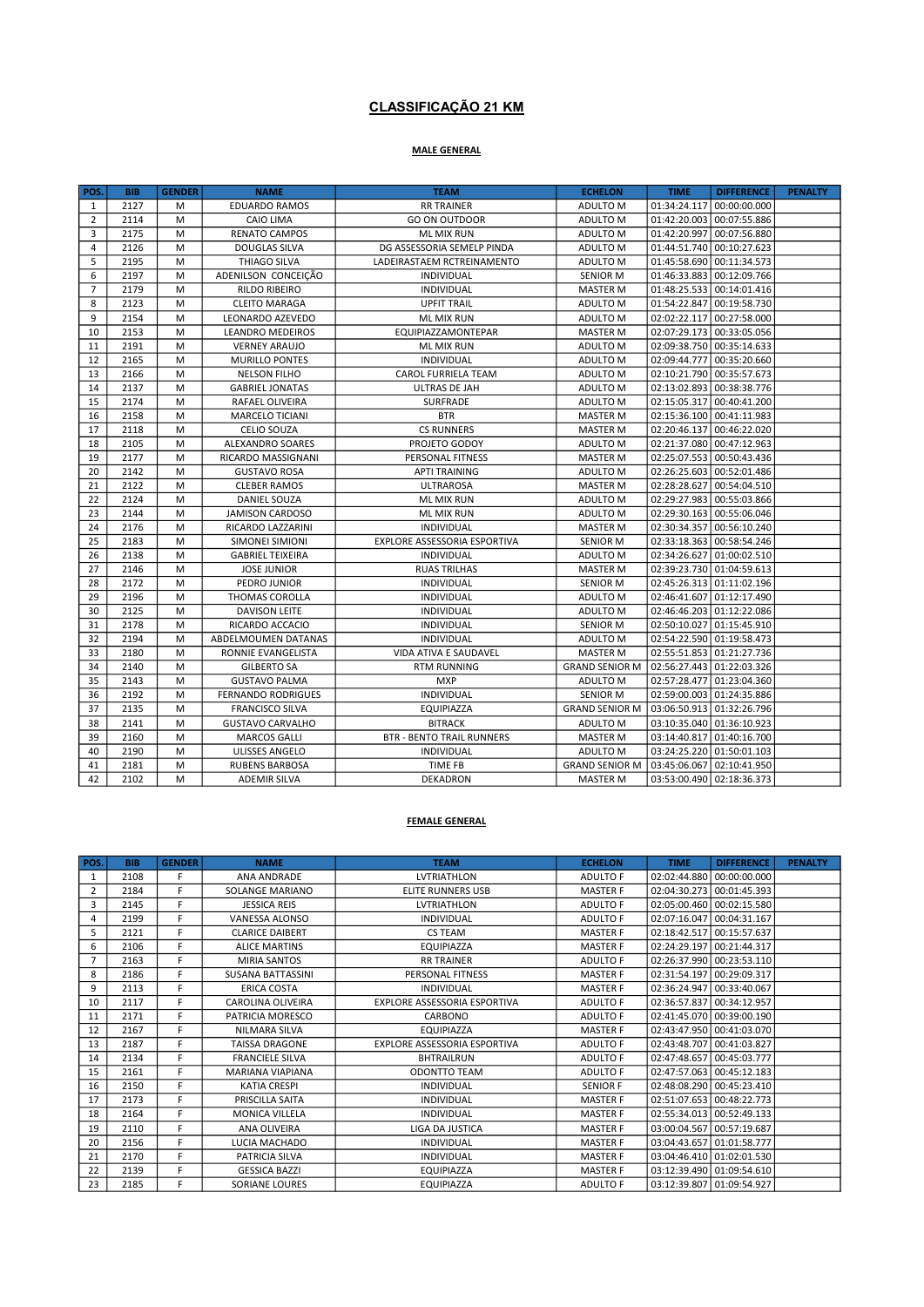#### 18-39 MALE

| POS. | <b>BIB</b> | <b>GENDER</b> | <b>NAME</b>             | <b>TEAM</b>                | <b>ECHELON</b> | <b>TIME</b> | <b>DIFFERENCE</b>         | <b>PENALTY</b> |
|------|------------|---------------|-------------------------|----------------------------|----------------|-------------|---------------------------|----------------|
|      | 2123       | M             | <b>CLEITO MARAGA</b>    | <b>UPFIT TRAIL</b>         | ADULTO M       |             | 01:54:22.847 00:19:58.730 |                |
| 2    | 2154       | M             | LEONARDO AZEVEDO        | <b>ML MIX RUN</b>          | ADULTO M       |             | 02:02:22.117 00:27:58.000 |                |
| 3    | 2191       | M             | <b>VERNEY ARAUJO</b>    | <b>ML MIX RUN</b>          | ADULTO M       |             | 02:09:38.750 00:35:14.633 |                |
| 4    | 2165       | M             | <b>MURILLO PONTES</b>   | <b>INDIVIDUAL</b>          | ADULTO M       |             | 02:09:44.777 00:35:20.660 |                |
| 5    | 2166       | M             | <b>NELSON FILHO</b>     | <b>CAROL FURRIELA TEAM</b> | ADULTO M       |             | 02:10:21.790 00:35:57.673 |                |
| 6    | 2137       | M             | <b>GABRIEL JONATAS</b>  | ULTRAS DE JAH              | ADULTO M       |             | 02:13:02.893 00:38:38.776 |                |
|      | 2174       | M             | RAFAEL OLIVEIRA         | <b>SURFRADE</b>            | ADULTO M       |             | 02:15:05.317 00:40:41.200 |                |
| 8    | 2105       | M             | <b>ALEXANDRO SOARES</b> | PROJETO GODOY              | ADULTO M       |             | 02:21:37.080 00:47:12.963 |                |
| 9    | 2142       | M             | <b>GUSTAVO ROSA</b>     | <b>APTI TRAINING</b>       | ADULTO M       |             | 02:26:25.603 00:52:01.486 |                |
| 10   | 2124       | M             | <b>DANIEL SOUZA</b>     | <b>ML MIX RUN</b>          | ADULTO M       |             | 02:29:27.983 00:55:03.866 |                |
| 11   | 2144       | M             | <b>JAMISON CARDOSO</b>  | <b>ML MIX RUN</b>          | ADULTO M       |             | 02:29:30.163 00:55:06.046 |                |
| 12   | 2138       | M             | <b>GABRIEL TEIXEIRA</b> | <b>INDIVIDUAL</b>          | ADULTO M       |             | 02:34:26.627 01:00:02.510 |                |
| 13   | 2196       | M             | THOMAS COROLLA          | <b>INDIVIDUAL</b>          | ADULTO M       |             | 02:46:41.607 01:12:17.490 |                |
| 14   | 2125       | M             | <b>DAVISON LEITE</b>    | <b>INDIVIDUAL</b>          | ADULTO M       |             | 02:46:46.203 01:12:22.086 |                |
| 15   | 2194       | M             | ABDELMOUMEN DATANAS     | <b>INDIVIDUAL</b>          | ADULTO M       |             | 02:54:22.590 01:19:58.473 |                |
| 16   | 2143       | M             | <b>GUSTAVO PALMA</b>    | <b>MXP</b>                 | ADULTO M       |             | 02:57:28.477 01:23:04.360 |                |
| 17   | 2141       | M             | <b>GUSTAVO CARVALHO</b> | <b>BITRACK</b>             | ADULTO M       |             | 03:10:35.040 01:36:10.923 |                |
| 18   | 2190       | М             | ULISSES ANGELO          | <b>INDIVIDUAL</b>          | ADULTO M       |             | 03:24:25.220 01:50:01.103 |                |

#### 18-39 FEMALE

| POS. | <b>BIB</b> | <b>GENDER</b> | <b>NAME</b>            | <b>TEAM</b>                  | <b>ECHELON</b>  | <b>TIME</b>               | <b>DIFFERENCE</b>         | <b>PENALTY</b> |
|------|------------|---------------|------------------------|------------------------------|-----------------|---------------------------|---------------------------|----------------|
|      | 2163       |               | <b>MIRIA SANTOS</b>    | <b>RR TRAINER</b>            | ADULTO F        |                           | 02:26:37.990 00:23:53.110 |                |
|      | 2117       |               | CAROLINA OLIVEIRA      | EXPLORE ASSESSORIA ESPORTIVA | ADULTO F        | 02:36:57.837 00:34:12.957 |                           |                |
|      | 2171       |               | PATRICIA MORESCO       | CARBONO                      | ADULTO F        |                           | 02:41:45.070 00:39:00.190 |                |
|      | 2187       |               | <b>TAISSA DRAGONE</b>  | EXPLORE ASSESSORIA ESPORTIVA | <b>ADULTO F</b> | 02:43:48.707 00:41:03.827 |                           |                |
|      | 2134       |               | <b>FRANCIELE SILVA</b> | BHTRAILRUN                   | <b>ADULTO F</b> |                           | 02:47:48.657 00:45:03.777 |                |
|      | 2161       |               | MARIANA VIAPIANA       | <b>ODONTTO TEAM</b>          | <b>ADULTO F</b> |                           | 02:47:57.063 00:45:12.183 |                |
|      | 2185       |               | <b>SORIANE LOURES</b>  | EQUIPIAZZA                   | <b>ADULTO F</b> | 03:12:39.807 01:09:54.927 |                           |                |
| ŏ    | 2193       |               | <b>CATIANE FARIAS</b>  | <b>INDIVIDUAL</b>            | <b>ADULTO F</b> |                           | 03:23:09.790 01:20:24.910 |                |
|      | 2111       |               | ANDREIA NASCIMENTO     | <b>INDIVIDUAL</b>            | <b>ADULTO F</b> |                           | 03:29:12.970 01:26:28.090 |                |
| 10   | 2162       |               | <b>MARISE ARAUJO</b>   | <b>INDIVIDUAL</b>            | ADULTO F        |                           | 03:44:21.680 01:41:36.800 |                |
| 11   | 2120       |               | <b>CINTIA FONSECA</b>  | <b>INDIVIDUAL</b>            | <b>ADULTO F</b> |                           | 03:44:21.807 01:41:36.927 |                |

## 40-49 MALE

| POS. | <b>BIB</b> | <b>GENDER</b> | <b>NAME</b>             | <b>TEAM</b>                      | <b>ECHELON</b>  | <b>TIME</b>               | <b>DIFFERENCE</b>           | <b>PENALTY</b> |
|------|------------|---------------|-------------------------|----------------------------------|-----------------|---------------------------|-----------------------------|----------------|
|      | 2179       | M             | <b>RILDO RIBEIRO</b>    | <b>INDIVIDUAL</b>                | <b>MASTER M</b> |                           |                             |                |
| 2    | 2153       | м             | <b>LEANDRO MEDEIROS</b> | EQUIPIAZZAMONTEPAR               | <b>MASTER M</b> |                           | 02:07:29.173 00:19:03.640   |                |
| 3    | 2158       | M             | <b>MARCELO TICIANI</b>  | <b>BTR</b>                       | <b>MASTER M</b> | 02:15:36.100 00:27:10.567 |                             |                |
| 4    | 2118       | M             | <b>CELIO SOUZA</b>      | <b>CS RUNNERS</b>                | <b>MASTER M</b> | 02:20:46.137 00:32:20.604 |                             |                |
|      | 2177       | м             | RICARDO MASSIGNANI      | PERSONAL FITNESS                 | <b>MASTER M</b> | 02:25:07.553 00:36:42.020 |                             |                |
| 6    | 2122       | M             | <b>CLEBER RAMOS</b>     | <b>ULTRAROSA</b>                 | <b>MASTER M</b> |                           | 02:28:28.627 00:40:03.094   |                |
|      | 2176       | M             | RICARDO LAZZARINI       | <b>INDIVIDUAL</b>                | <b>MASTER M</b> | 02:30:34.357 00:42:08.824 |                             |                |
| 8    | 2146       | M             | <b>JOSE JUNIOR</b>      | <b>RUAS TRILHAS</b>              | <b>MASTER M</b> | 02:39:23.730 00:50:58.197 |                             |                |
| 9    | 2180       | M             | RONNIE EVANGELISTA      | VIDA ATIVA E SAUDAVEL            | <b>MASTER M</b> |                           | 02:55:51.853 01:07:26.320   |                |
| 10   | 2160       | M             | <b>MARCOS GALLI</b>     | <b>BTR - BENTO TRAIL RUNNERS</b> | <b>MASTER M</b> | 03:14:40.817 01:26:15.284 |                             |                |
| 11   | 2102       | M             | <b>ADEMIR SILVA</b>     | <b>DEKADRON</b>                  | <b>MASTER M</b> |                           | 03:53:00.490   02:04:34.957 |                |

#### 40-49 FEMALE

| POS. | <b>BIB</b> | <b>GENDER</b> | <b>NAME</b>             | <b>TEAM</b>                | <b>ECHELON</b>  | <b>TIME</b>               | <b>DIFFERENCE</b>           | <b>PENALTY</b> |
|------|------------|---------------|-------------------------|----------------------------|-----------------|---------------------------|-----------------------------|----------------|
|      | 2106       | F.            | <b>ALICE MARTINS</b>    | EQUIPIAZZA                 | <b>MASTER F</b> | 02:24:29.197              | 00:19:58.924                |                |
| 2    | 2186       | F.            | SUSANA BATTASSINI       | PERSONAL FITNESS           | <b>MASTER F</b> |                           | 02:31:54.197   00:27:23.924 |                |
| 3    | 2113       | F.            | <b>ERICA COSTA</b>      | <b>INDIVIDUAL</b>          | <b>MASTER F</b> |                           | 02:36:24.947 00:31:54.674   |                |
| 4    | 2167       |               | NILMARA SILVA           | EQUIPIAZZA                 | <b>MASTER F</b> | 02:43:47.950 00:39:17.677 |                             |                |
| 5    | 2173       | F             | PRISCILLA SAITA         | <b>INDIVIDUAL</b>          | <b>MASTER F</b> |                           | 02:51:07.653 00:46:37.380   |                |
| 6    | 2164       | F.            | <b>MONICA VILLELA</b>   | <b>INDIVIDUAL</b>          | <b>MASTER F</b> |                           | 02:55:34.013 00:51:03.740   |                |
|      | 2110       |               | ANA OLIVEIRA            | LIGA DA JUSTICA            | <b>MASTER F</b> |                           | 03:00:04.567 00:55:34.294   |                |
| 8    | 2156       | E.            | LUCIA MACHADO           | <b>INDIVIDUAL</b>          | <b>MASTER F</b> |                           | 03:04:43.657 01:00:13.384   |                |
| 9    | 2170       | F.            | PATRICIA SILVA          | <b>INDIVIDUAL</b>          | <b>MASTER F</b> |                           | 03:04:46.410 01:00:16.137   |                |
| 10   | 2139       | F.            | <b>GESSICA BAZZI</b>    | EQUIPIAZZA                 | <b>MASTER F</b> |                           | 03:12:39.490 01:08:09.217   |                |
| 11   | 2157       |               | LUCILA TAKIZAWA         | <b>EXPLORE</b>             | <b>MASTER F</b> |                           | 03:14:12.607 01:09:42.334   |                |
| 12   | 2107       | F.            | <b>AMABILE PEREIRA</b>  | MY SAFE SPORT ESPORTE ZENN | <b>MASTER F</b> |                           | 03:20:45.577 01:16:15.304   |                |
| 13   | 2131       | E             | <b>FABIANE FELIZARI</b> | EQUIPIAZZA                 | <b>MASTER F</b> |                           | 03:34:11.847 01:29:41.574   |                |
| 14   | 2109       |               | ANA GUEDES              | <b>INDIVIDUAL</b>          | <b>MASTER F</b> |                           | 03:44:21.887 01:39:51.614   |                |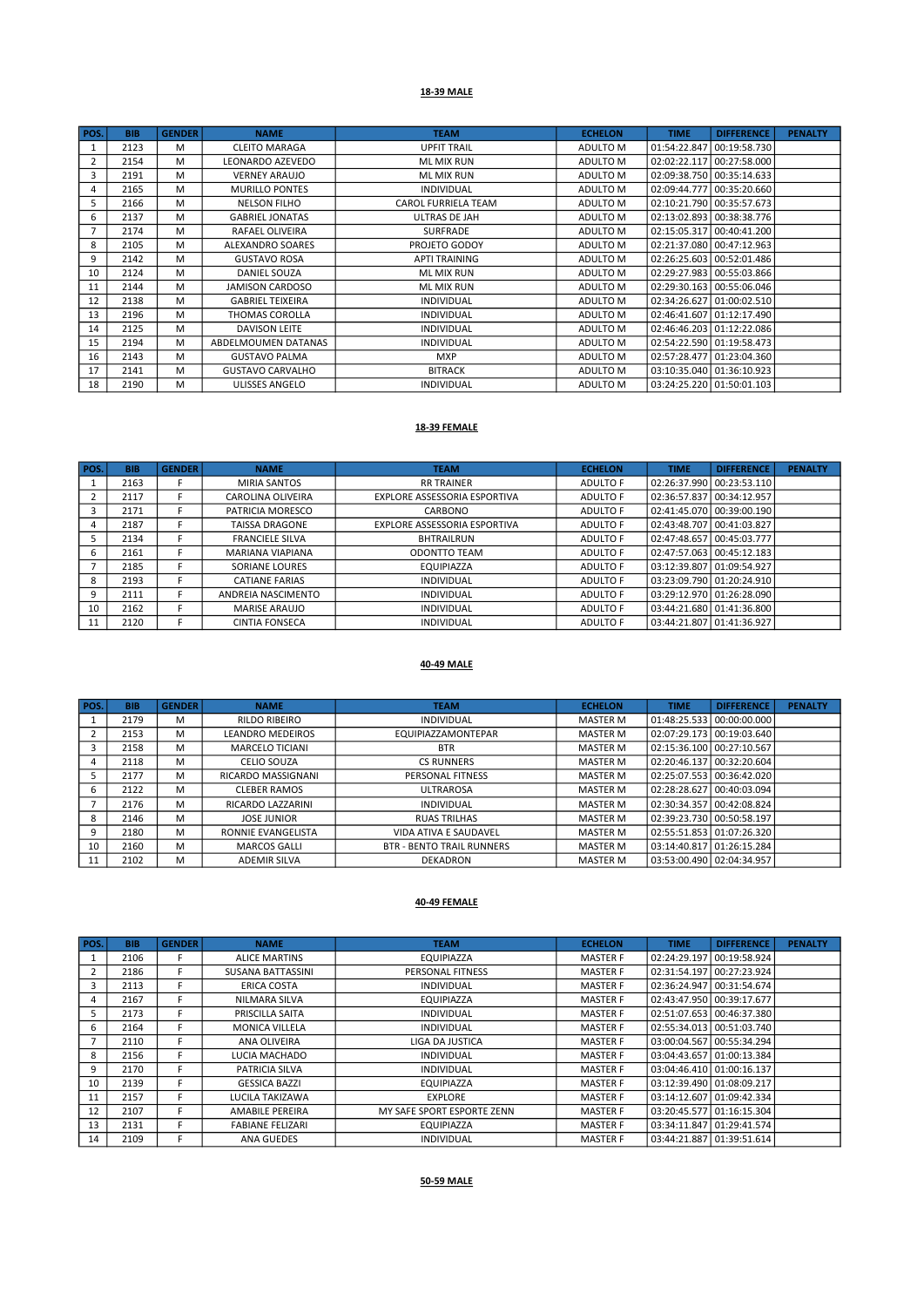| POS. | <b>BIB</b> | <b>GENDER</b> | <b>NAME</b>               | <b>TEAM</b>                  | <b>ECHELON</b>  | <b>TIME</b> | <b>DIFFERENCE</b>           | <b>PENALTY</b> |
|------|------------|---------------|---------------------------|------------------------------|-----------------|-------------|-----------------------------|----------------|
|      | 2197       | M             | ADENILSON CONCEICÃO       | INDIVIDUAL                   | SENIOR M        |             | 01:46:33.883   00:12:09.766 |                |
|      | 2183       | М             | SIMONEI SIMIONI           | EXPLORE ASSESSORIA ESPORTIVA | SENIOR M        |             | 02:33:18.363   00:00:00.000 |                |
|      | 2172       |               | PEDRO JUNIOR              | INDIVIDUAL                   | SENIOR M        |             | 02:45:26.313   00:12:07.950 |                |
|      | 2178       |               | RICARDO ACCACIO           | INDIVIDUAL                   | <b>SENIOR M</b> |             | 02:50:10.027   00:16:51.664 |                |
|      | 2192       | M             | <b>FERNANDO RODRIGUES</b> | INDIVIDUAL                   | <b>SENIOR M</b> |             | 02:59:00.003   00:25:41.640 |                |

## 50-59 FEMALE

| <b>POS</b> | <b>BIB</b> | <b>ENDER</b> | NAME             | TEAM              | <b>ECHELON</b>  | TIME | <b>DIFFERENCE</b>           | <b>PENALTY</b> |
|------------|------------|--------------|------------------|-------------------|-----------------|------|-----------------------------|----------------|
|            | 2150       |              | KATIA CRESPI     | <b>INDIVIDUAL</b> | <b>SENIOR F</b> |      | 02:48:08.290   00:00:00.000 |                |
|            | 2119       |              | CINTIA BRANDAO   | <b>EQUIPIAZZA</b> | <b>SENIOR F</b> |      | 03:19:21.240   00:31:12.950 |                |
|            | 2182       |              | SHIRLENE SANTANA | EQUIPIAZZA        | <b>SENIOR F</b> |      | 03:45:22.287   00:57:13.997 |                |

## +60 MALE

| POS. | <b>BIB</b> | <b>GENDER</b> | NAME                   | <b>TEAM</b> | <b>ECHELON</b>                               | <b>TIME</b> | <b>DIFFERENCE</b> | <b>PENALTY</b> |
|------|------------|---------------|------------------------|-------------|----------------------------------------------|-------------|-------------------|----------------|
|      | 2140       |               | GILBERTO SA            | RTM RUNNING | GRAND SENIOR M   02:56:27.443   00:00:00.000 |             |                   |                |
|      | 2135       |               | <b>FRANCISCO SILVA</b> | EQUIPIAZZA  | GRAND SENIOR M   03:06:50.913   00:10:23.470 |             |                   |                |
|      | 2181       |               | <b>RUBENS BARBOSA</b>  | TIME FB     | GRAND SENIOR M   03:45:06.067   00:48:38.624 |             |                   |                |

## +60 FEMALE

| <b>POS.</b> | BIB  | <b>GENDER</b> | NAME                  | <b>TEAM</b>       | <b>ECHELON</b>        | TIME         | <b>DIFFERENCE</b> | <b>PENALTY</b> |
|-------------|------|---------------|-----------------------|-------------------|-----------------------|--------------|-------------------|----------------|
|             | 2147 |               | <b>JOSIANNE BAZAN</b> | EQUIPIAZZA        | <b>GRAND SENIOR F</b> | 03:27:13.587 | 00:00:00.000      |                |
|             | 2155 |               | LILLI SCHEFER         | <b>INDIVIDUAL</b> | <b>GRAND SENIOR F</b> | 03:33:17.917 | 1 00:06:04.330    |                |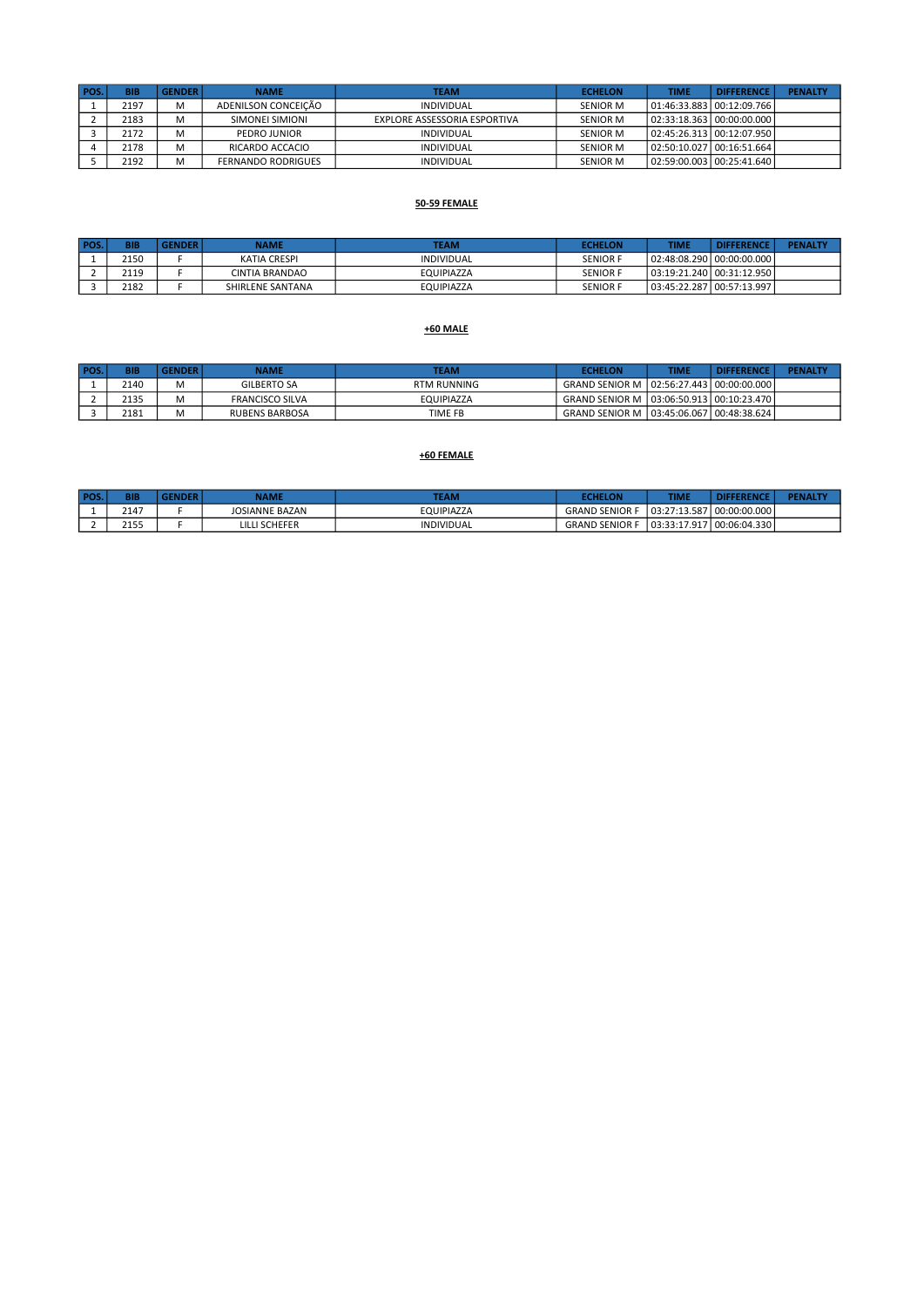## CLASSIFICAÇÃO 10 KM

## MALE GENERAL

| POS.           | <b>BIB</b> | <b>GENDER</b> | <b>NAME</b>              | <b>TEAM</b>                  | <b>ECHELON</b>        | <b>TIME</b>               | <b>DIFFERENCE</b>         | <b>PENALTY</b> |
|----------------|------------|---------------|--------------------------|------------------------------|-----------------------|---------------------------|---------------------------|----------------|
| 1              | 1040       | M             | <b>RODRIGO OLIVEIRA</b>  | METODO 5CS                   | <b>MASTER M</b>       | 00:45:33.493 00:00:00.000 |                           |                |
| $\overline{2}$ | 1057       | M             | <b>MARCELO BARROS</b>    | <b>INDIVIDUAL</b>            | <b>MASTER M</b>       |                           | 00:47:40.793 00:02:07.300 |                |
| 3              | 1009       | M             | <b>CRISTIANO SANTOS</b>  | <b>CT UBATUBA</b>            | <b>MASTER M</b>       | 00:49:06.600 00:03:33.107 |                           |                |
| 4              | 1007       | M             | <b>CARLOS OLIVEIRA</b>   | <b>INDIVIDUAL</b>            | ADULTO M              |                           | 00:49:46.503 00:04:13.010 |                |
| 5              | 1011       | M             | <b>DAVID CRUZ</b>        | <b>LIGA DA JUSTICA</b>       | ADULTO M              |                           | 00:50:04.730 00:04:31.237 |                |
| 6              | 1053       | M             | <b>RAPHAEL GUEDES</b>    | <b>RL TRIATHLON</b>          | ADULTO M              |                           | 00:50:11.063 00:04:37.570 |                |
|                | 1004       | M             | <b>ANTONIO SANTOS</b>    | DG ASSESSORIA ESPORTIVA      | <b>MASTER M</b>       |                           | 00:50:16.933 00:04:43.440 |                |
| 8              | 1026       | M             | <b>JOSE RIBEIRO</b>      | <b>CT UBATUBA</b>            | <b>MASTER M</b>       | 00:55:00.100 00:09:26.607 |                           |                |
| 9              | 1049       | M             | <b>WESLEY GUEDES</b>     | <b>PARATY RJ</b>             | <b>MASTER M</b>       |                           | 00:56:42.703 00:11:09.210 |                |
| 10             | 1021       | M             | <b>IRINEU AMARAL</b>     | <b>CT UBATUBA</b>            | <b>SENIOR M</b>       |                           | 00:57:18.187 00:11:44.694 |                |
| 11             | 1054       | M             | REGINALDO CAPITOLINO     | ACORPAR-PARATY               | <b>MASTER M</b>       |                           | 00:58:32.187 00:12:58.694 |                |
| 12             | 1038       | M             | <b>REGINALDO SOUZA</b>   | <b>EQUIPE ABADA CAPOEIRA</b> | <b>GRAND SENIOR M</b> | 00:58:42.527 00:13:09.034 |                           |                |
| 13             | 1019       | M             | <b>FRANCISCO FILHO</b>   | <b>ML MIX RUN</b>            | <b>SENIOR M</b>       |                           | 00:59:11.647 00:13:38.154 |                |
| 14             | 1020       | M             | <b>HEITOR SERRA</b>      | <b>INDIVIDUAL</b>            | <b>SENIOR M</b>       | 00:59:39.050 00:14:05.557 |                           |                |
| 15             | 1002       | M             | <b>ALBERTO FERNANDES</b> | LIGA DA JUSTICA              | <b>MASTER M</b>       | 01:02:39.947 00:17:06.454 |                           |                |
| 16             | 1031       | M             | <b>LUIZ JUNIOR</b>       | <b>JUNO</b>                  | <b>MASTER M</b>       | 01:03:16.107 00:17:42.614 |                           |                |
| 17             | 1030       | M             | LUIS CASTILHO            | EIXO Y                       | <b>SENIOR M</b>       | 01:06:21.017 00:20:47.524 |                           |                |
| 18             | 1013       | M             | <b>EDSON CESARIO</b>     | <b>EQUIPIAZZA</b>            | <b>SENIOR M</b>       | 01:06:57.707 00:21:24.214 |                           |                |
| 19             | 1055       | M             | <b>ARMANDO SANTOS</b>    | LOBO ASSESSORIA              | MASTER M              |                           | 01:07:02.943 00:21:29.450 |                |
| 20             | 1025       | M             | <b>JONAS SOARES</b>      | <b>INDIVIDUAL</b>            | <b>MASTER M</b>       | 01:07:20.027 00:21:46.534 |                           |                |
| 21             | 1032       | M             | <b>MANUEL JUNIOR</b>     | <b>LIGA DA JUSTICA</b>       | ADULTO M              |                           | 01:10:43.997 00:25:10.504 |                |
| 22             | 1042       | M             | <b>SAMUEL SILVA</b>      | <b>INDIVIDUAL</b>            | <b>MASTER M</b>       |                           | 01:17:06.843 00:31:33.350 |                |
| 23             | 1017       | M             | <b>FABIO SPA</b>         | SPAZAO                       | ADULTO M              |                           | 01:26:14.230 00:40:40.737 |                |
| 24             | 1059       | М             | <b>FILIPE NASCIMENTO</b> | <b>INDIVIDUAL</b>            | <b>MASTER M</b>       |                           | 01:26:19.017 00:40:45.524 |                |

#### FEMALE GENERAL

| POS.           | <b>BIB</b> | <b>GENDER</b> | <b>NAME</b>                | <b>TEAM</b>                | <b>ECHELON</b>  | <b>TIME</b>               | <b>DIFFERENCE</b>         | <b>PENALTY</b> |
|----------------|------------|---------------|----------------------------|----------------------------|-----------------|---------------------------|---------------------------|----------------|
| 1              | 1022       | F             | <b>IRIS NASCIMENTO</b>     | <b>RR TRAINER</b>          | <b>ADULTO F</b> |                           | 00:51:47.027 00:00:00.000 |                |
| $\overline{2}$ | 1028       | F.            | LAUNA MACHADO              | <b>LIGA DA JUSTICA</b>     | <b>ADULTO F</b> |                           | 00:56:53.837 00:05:06.810 |                |
| 3              | 1029       | E.            | <b>LUCIANA CHAVIER</b>     | <b>LIGA DA JUSTICA</b>     | <b>ADULTO F</b> |                           | 01:01:55.893 00:10:08.866 |                |
| 4              | 1036       | E.            | POTYRA SILVA               | <b>ALOHA RUNNING</b>       | <b>ADULTO F</b> |                           | 01:03:09.407 00:11:22.380 |                |
| 5              | 1047       | E.            | <b>VERONICA APS</b>        | <b>INDIVIDUAL</b>          | ADULTO F        |                           | 01:03:25.053 00:11:38.026 |                |
| 6              | 1008       | F.            | <b>CAROLINA STOHLIRCK</b>  | <b>CAROL FURRIELA TEAM</b> | <b>ADULTO F</b> |                           | 01:04:03.903 00:12:16.876 |                |
| $\overline{7}$ | 1052       | F             | <b>ANA DANTAS</b>          | <b>LIGA DA JUSTICA</b>     | <b>MASTER F</b> |                           | 01:04:44.440 00:12:57.413 |                |
| 8              | 1015       | F             | <b>ELAINE SANTOS</b>       | <b>LIGA DA JUSTICA</b>     | <b>ADULTO F</b> |                           | 01:06:28.277 00:14:41.250 |                |
| 9              | 1023       | F.            | <b>JANICE CHRUSCINSKI</b>  | <b>EQUIPIAZZA</b>          | <b>ADULTO F</b> |                           | 01:06:57.813 00:15:10.786 |                |
| 10             | 1037       | F.            | <b>RAFAELA ALVES</b>       | <b>INDIVIDUAL</b>          | <b>ADULTO F</b> |                           | 01:09:52.837 00:18:05.810 |                |
| 11             | 1041       | F             | ROSICLEIA SOUZA            | <b>LIGA DA JUSTICA</b>     | <b>MASTER F</b> | 01:10:44.937 00:18:57.910 |                           |                |
| 12             | 1027       | F.            | <b>JULIANA SANTOS</b>      | <b>ALOHA RUNNING</b>       | <b>ADULTO F</b> | 01:16:04.630 00:24:17.603 |                           |                |
| 13             | 1012       | F             | <b>DAYSE GOMES</b>         | <b>EQUIPIAZZA</b>          | <b>MASTER F</b> |                           | 01:16:12.270 00:24:25.243 |                |
| 14             | 1024       | F.            | <b>JANNAINA COSTA</b>      | <b>INDIVIDUAL</b>          | <b>ADULTO F</b> |                           | 01:17:07.630 00:25:20.603 |                |
| 15             | 1051       | F             | YASMIN SANTOS              | <b>LIGA DA JUSTICA</b>     | <b>ADULTO F</b> |                           | 01:17:31.943 00:25:44.916 |                |
| 16             | 1006       | F             | CAMILA PORFIRIO            | LIGA DA JUSTICA            | <b>ADULTO F</b> |                           | 01:17:46.187 00:25:59.160 |                |
| 17             | 1044       | F             | <b>THERCIA OLIVEIRA</b>    | <b>LIGA DA JUSTICA</b>     | <b>ADULTO F</b> |                           | 01:18:40.543 00:26:53.516 |                |
| 18             | 1039       | F.            | <b>RENATA PESSOA</b>       | <b>INDIVIDUAL</b>          | <b>ADULTO F</b> |                           | 01:18:49.833 00:27:02.806 |                |
| 19             | 1056       | F.            | <b>GABRIELLE MATJUNAGA</b> | <b>INDIVIDUAL</b>          | <b>ADULTO F</b> | 01:21:24.590 00:29:37.563 |                           |                |
| 20             | 1058       | F.            | ALINE NASCIMENTO           | <b>INDIVIDUAL</b>          | <b>MASTER F</b> | 01:26:17.217 00:40:43.724 |                           |                |
| 21             | 1046       | F.            | <b>VANESSA PEREIRA</b>     | LIGA DA JUSTICA            | <b>ADULTO F</b> |                           | 01:26:17.883 00:34:30.856 |                |
| 22             | 1016       | F.            | <b>ELAYNE MATTOS</b>       | <b>INDIVIDUAL</b>          | <b>ADULTO F</b> | 01:34:28.547 00:42:41.520 |                           | OTL            |
| 23             | 1010       | F             | <b>DANIELLE FERNANDES</b>  | <b>INDIVIDUAL</b>          | <b>SENIOR F</b> |                           | 01:45:03.293 00:53:16.266 | OTL            |

\*OTL = Outside Time Limit

## 18-39 MALE

| POS. | <b>BIB</b> | <b>GENDER</b> | <b>NAME</b>      | <b>TEAM</b>         | <b>ECHELON</b> | TIME | <b>DIFFERENCE</b>               | <b>PENALTY</b> |
|------|------------|---------------|------------------|---------------------|----------------|------|---------------------------------|----------------|
|      | 1053       | М             | RAPHAEL GUEDES   | <b>RL TRIATHLON</b> | ADULTO M       |      | l 00:50:11.063 l 00:00:24.560 l |                |
|      | 1032       | М             | MANUEL JUNIOR    | LIGA DA JUSTICA     | ADULTO M       |      | 01:10:43.997   00:20:57.494     |                |
|      | 1017       | М             | <b>FABIO SPA</b> | SPAZAO              | ADULTO M       |      | 01:26:14.230   00:36:27.727     |                |
|      | 1058       | M             | ALINE NASCIMENTO | <b>INDIVIDUAL</b>   | ADULTO M       |      | 01:26:17.217   00:36:30.714     |                |